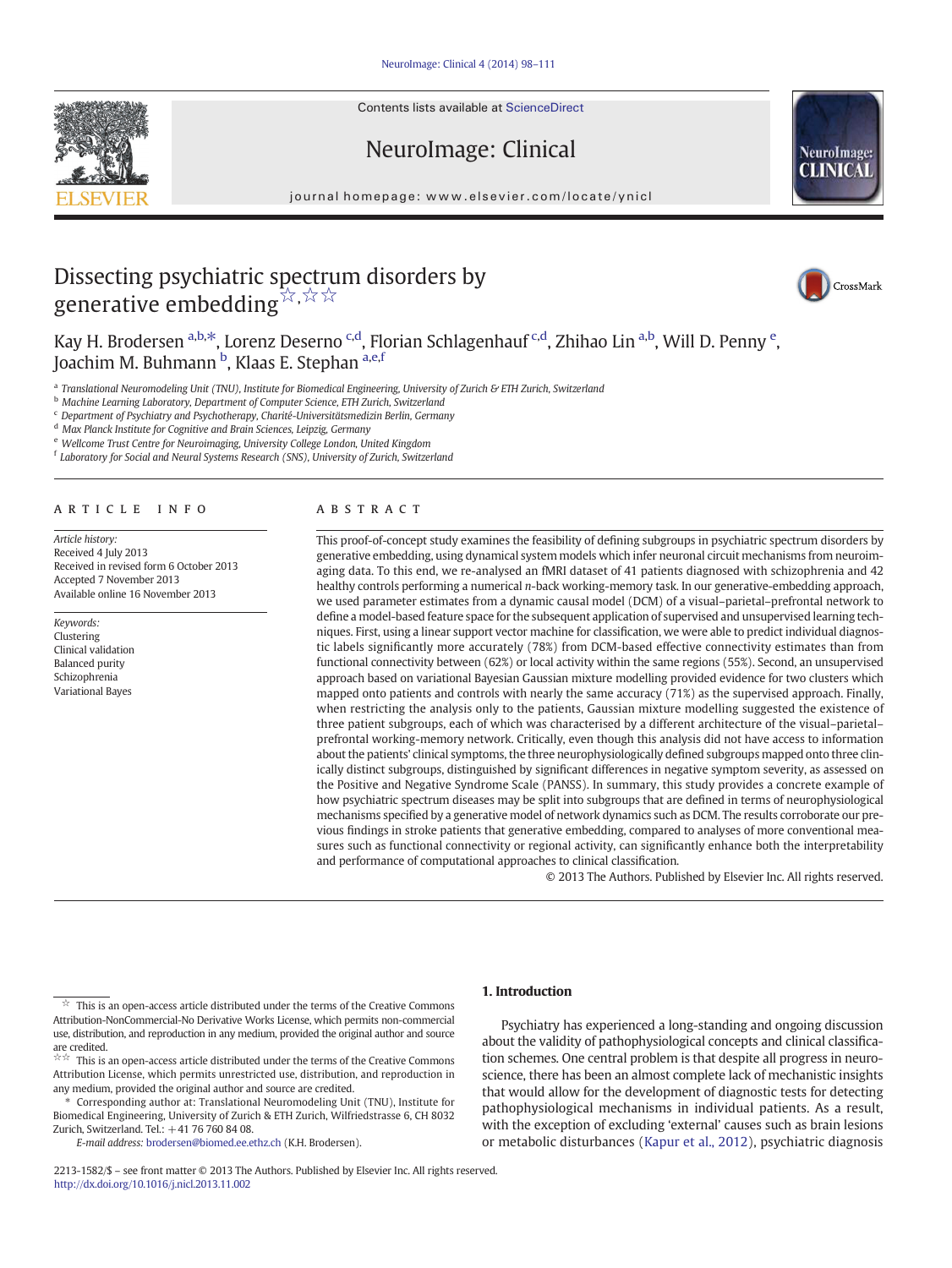still relies on symptom-based definitions of disease, such as the classifications proposed by the Diagnostic and Statistical Manual Of Mental Disorders (DSM) or the International Classification of Diseases (ICD).

For example, despite high initial hopes, genetic tests have not entered clinical practice so far [\(Braff and Freedman, 2008; Tansey et al.,](#page-11-0) [2012](#page-11-0)). This is not only because most diseases appear to be highly polygenetic, with each candidate polymorphism possibly conveying only a modest increase in risk ([International Schizophrenia Consortium,](#page-12-0) [2009](#page-12-0)) and for more than one disease ([Cross-Disorder Group Of the Psy](#page-12-0)[chiatric Genomics Consortium, 2013](#page-12-0)). More importantly, genetic tests are impeded by the presence of strong gene–environment interactions [\(Caspi and Mof](#page-11-0)fitt, 2006). These interactions mean that even when the genome is identical the influence of different environmental factors can lead to the occurrence of different disease mechanisms and symptoms [\(Dempster et al., 2011; Petronis et al., 2003](#page-12-0)).

Beyond genetics, neuroimaging is another discipline which has, so far, struggled to fulfil its promise with regard to establishing practically useful diagnostic tests for psychiatry (cf. [Borgwardt et al., 2012](#page-11-0)). This is despite the fact that over the past few years, neuroimaging has seen a veritable explosion in the application to psychiatric questions.

For example, numerous studies have applied machine-learning techniques, such as support vector machine (SVM) classification, to structural or functional magnetic resonance imaging (MRI) data. The majority of previous studies have tried to discriminate patients with a particular DSM/ICD diagnosis from healthy controls, or to disambiguate between patients from different DSM/ICD-defined diseases (see [Klöppel](#page-12-0) [et al., 2012,](#page-12-0) for a recent review of the application of machine-learning methods to neuroimaging data of patients). However, for many psychiatric diseases, diagnosis with respect to DSM/ICD criteria is not the key clinical problem (with some notable exceptions, such as distinguishing between unipolar and bipolar affective psychosis in first-episode patients). Therefore, machine-learning approaches which use diagnostic labels from DSM/ICD for training a classifier applied to neuroimaging data can at best reproduce the presently established diagnostic classification, but using a considerably more expensive and complicated procedure.

Instead, it seems more fruitful to develop statistical techniques for predicting future variables which are important for clinical decision making, e.g., whether a particular patient with mild cognitive impairment will develop Alzheimer's disease within a certain period or not [\(Davatzikos et al., 2008; Lehmann et al., 2012](#page-12-0)). One prominent hope is that biological markers derived from neuroimaging procedures may enable more accurate predictions of treatment response or disease trajectory than the behavioural and cognitive symptoms on which current DSM/ICD diagnoses are based.

This approach is logistically considerably more challenging than the attempt of reproducing DSM-based disease definitions since it requires longitudinal studies. Nevertheless, a few recent studies have been able to demonstrate that it may be possible to predict individual treatment response (e.g., [Costafreda et al., 2009; Liu et al., 2012; Szeszko et al.,](#page-11-0) [2012\)](#page-11-0) or clinical outcome (e.g., [Koutsouleris et al., 2012; Mourao-](#page-12-0)[Miranda et al., 2012; Siegle and Thompson, 2012](#page-12-0)) from structural or functional MRI data, using multivariate classification. If such a procedure could be established that allowed, with sufficient sensitivity and specificity, for clinically relevant decisions, it might indeed become a cost-effective tool for clinical decision-making. Still, however, any such approach would effectively remain a 'black-box' classifier, providing very limited insights, if any, into disease mechanisms. This is a fundamental limitation, since without mechanistic interpretability no diagnostic procedure can inform a change in disease concepts or guide the development of future therapies.

A potential alternative to black-box classification is to embed classification into a space spanned by the parameters of a generative model which explains how the measured data could have arisen from underlying neurophysiological mechanisms (e.g., synaptic connections between distinct neuronal populations). This is the generative-embedding approach which we recently introduced to neuroimaging ([Brodersen](#page-11-0) [et al., 2011a\)](#page-11-0).

In this previous work, we demonstrated that a six-region dynamic causal model (DCM) of the early auditory system during passive speech listening could predict, with near-perfect accuracy (98%), the absence or presence of a 'hidden' (i.e., outside the field of view) lesion in aphasic patients compared to healthy controls. Critically, this model-based classification approach not only significantly outperformed conventional approaches, such as searchlight classification on the raw fMRI data or classification based on functional connectivity between the same regions; more importantly, it also highlighted network mechanisms which distinguished the two groups. In this case, the connections from the right to the left hemisphere were particularly informative for enabling this subject-by-subject classification, suggesting that the remote lesion prominently affected interhemispheric transfer of language information to the dominant hemisphere.

Mechanistically interpretable approaches like generative embedding have potential for significantly enhancing model-based predictions of clinically relevant variables such as outcome or treatment response. However, these approaches are of equal importance for addressing a second fundamental problem in psychiatry: the nature of psychiatric nosology itself, i.e., the disease definitions that determine clinical diagnostics and classification. As described above, DSM defines diseases purely on the basis of symptoms that can be assessed by means of structured interviews. This approach was introduced a few decades ago to ensure the reproducibility of diagnostic statements across clinicians and institutions. However, the consequence of its entirely phenomenological nature is that the resulting disease concepts are completely agnostic about underlying mechanisms. Furthermore, many empirical studies have questioned the clinical validity of this classification scheme, demonstrating problematic predictive validity with regard to treatment and outcome (e.g., [Johnstone et al., 1988;](#page-12-0) [Johnstone et al., 1992\)](#page-12-0). It is therefore not surprising that this phenomenological definition of diseases has received substantial criticism, and alternatives are being sought, such as the Research Domain Criteria (RDoC; [Insel et al., 2010](#page-12-0)) which aim to redefine psychiatric diseases based on pathophysiological mechanisms. Key challenges for this endeavour are how such pathophysiological mechanisms can be detected in the individual, and how they are combined to produce a meaningful classification.

We have previously argued that a pathophysiologically informed dissection of psychiatric spectrum diseases, such as schizophrenia, into physiologically defined subgroups should be guided by model-based estimates of synaptic physiology from neuroimaging and electrophysiological data ([Stephan, 2004; Stephan et al., 2009](#page-13-0)). This approach requires modelling techniques which can be applied to non-invasive measures of brain activity in individual patients and which are capable of inferring neurophysiological mechanisms at the circuit level. One such method is dynamic causal modelling (DCM; [Friston et al., 2003](#page-12-0)), a Bayesian framework for inferring neurophysiological mechanisms from neuroimaging data.

Previous electrophysiological studies have demonstrated that DCM can provide valid information on mechanisms which represent potential key dimensions of psychiatric disease, e.g., excitation–inhibition balance, synaptic plasticity by NMDA receptors, or its regulation by neuromodulatory transmitters such as dopamine or acetylcholine [\(Moran et al., 2011a,b; Schmidt et al., 2012](#page-12-0)). When applied to fMRI data, DCM allows for less fine-grained representation of physiological mechanisms and is largely restricted to inferring on synaptic coupling between large, undifferentiated neuronal populations. Nevertheless, even this coarse physiological representation has proven useful for distinguishing groups with different cognitive or disease states, such as: the presence vs. absence of a 'hidden' lesion (see above; [Brodersen](#page-11-0) [et al., 2011a,b](#page-11-0)); Parkinson patients on vs. off dopaminergic medication [\(Rowe et al., 2010\)](#page-13-0); individuals with different types of synaesthesia [\(Van Leeuwen et al., 2011\)](#page-13-0); patients suffering from depression vs.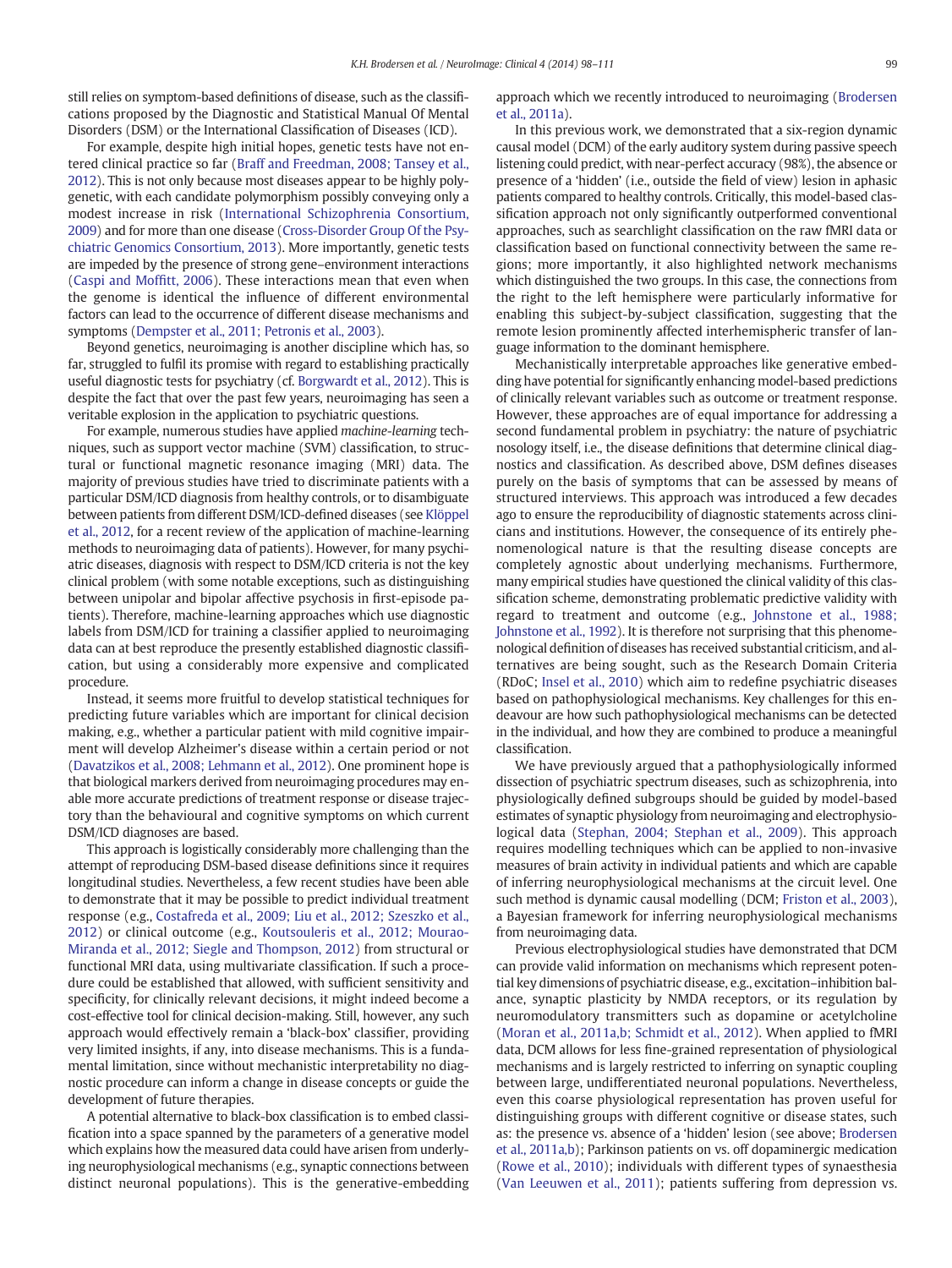<span id="page-2-0"></span>healthy controls [\(Desseilles et al., 2011\)](#page-12-0); or congenitally blind vs. lateonset blind individuals [\(Collignon et al., 2013](#page-11-0)).

Using DCM as the basis for generative embedding is therefore an attractive approach for establishing clinically relevant 'model-based assays' that can characterise, in an unsupervised fashion, patient subgroups by differences in circuit-level mechanisms. The present study provides a first proof of concept that illustrates the plausibility of this notion in a patient sample.

In the first part of this paper, we review key concepts of generative embedding and introduce procedures that are specific for its application in an unsupervised context, i.e., model-based clustering. Keeping a clinical audience in mind, we have written this Methods section in a tutorial-like fashion wherever possible. We then present a concrete example where we examine whether schizophrenia patients can be classified into subgroups that are distinguished by different neurophysiological mechanisms underlying working memory. To this end, we used fMRI data from 41 schizophrenic patients and 42 healthy controls during a visual working-memory task which had previously been characterised by a three-region DCM of neuronal dynamics in a visual– parietal–prefrontal network (see [Deserno et al., 2012](#page-12-0), for the original analysis).

Working memory is a useful construct for testing the feasibility of model-based clustering of schizophrenia patients, given that it is a core component of cognitive control which is frequently disturbed in schizophrenia ([Lee and Park, 2005](#page-12-0)). Cognitive deficits in the domain of working memory have also become a primary research target [\(Barch et al., 2012; Lewis and Gonzalez-Burgos, 2006\)](#page-11-0) since they have been shown to be a major predictor of clinical outcome ([Bowie et al.,](#page-11-0) [2008; Nuechterlein et al., 2011; Shamsi et al., 2011; Vesterager et al.,](#page-11-0) [2012\)](#page-11-0), a predictor of the transition from an at-risk mental state to the onset of the disease [\(Fusar-Poli et al., 2012\)](#page-12-0), and, given their presence in first-degree relatives, potentially indicative of vulnerability ([Snitz](#page-13-0) [et al., 2006](#page-13-0)).

Using the subject-specific posterior parameter estimates of the original model as the basis for generative embedding, we address three questions. First, does this simple three-region DCM enable abovechance classification of individual subjects, distinguishing successfully between patients and controls, and if so, how does it compare to classification based on functional connectivity and regional activity? Second, if we disregard all knowledge about the diagnostic status of our subjects, will an unsupervised clustering approach operating on the DCM parameter estimates recognise the presence of two groups, i.e., patients and controls? And finally, focusing on the patients only, is there evidence for neurophysiologically defined subgroups within the schizophrenic spectrum that are distinguished by differential network mechanisms and are related to independent clinical variables?

### 2. Methods

Model-based clustering by generative embedding comprises six steps: (i) extraction of time series; (ii) generative modelling and model inversion; (iii) embedding in a generative score space; (iv) clustering, including model-order selection; (v) validation with respect to independent criteria such as clinical information; and (vi) interpretation of the neurophysiological mechanisms (encoded by the parameter estimates) that define the identified subgroups. This section describes these steps in detail (Fig. 1).

#### 2.1. Extraction of time series

The first step in a generative-embedding analysis concerns the extraction of data features that will be subject to modelling. In this paper, we illustrate generative embedding for fMRI data, adopting the same approach to time-series extraction as used previously in the context of model-based classification [\(Brodersen et al., 2011a,b\)](#page-11-0). Specifically, we begin by specifying a set of regions of interest (ROIs), which could be defined anatomically or by means of a functional contrast. The choice of these regions is informed by pre-existing concepts which relate specific neuronal circuits to the expression of specific cognitive processes or behavioural symptoms. For example, the empirical application described below focuses on a visual–parietal–prefrontal network. These are regions whose involvement in visual working memory is well-established (see [Rottschy et al., 2012,](#page-13-0) for a comprehensive meta-analysis of fMRI studies of working memory); in turn, working memory is a core component of cognitive control which is frequently disturbed in schizophrenia [\(Lee and Park, 2005](#page-12-0)). Following the definition of this network, we compute, for each region, the first eigenvariate based on all voxels contained in that region, which yields a region-specific representative time course of blood oxygen level dependent (BOLD) activity.

In order to enable an unbiased clustering analysis, it is important that the selection of time series is not based on information that is



Fig. 1. Conceptual overview of model-based clustering by generative embedding. This schematic illustrates how generative embedding enables model-based clustering of fMRI data. First, separately for each subject, BOLD time series are extracted from a number of regions of interest. Second, subject-specific time series are used to estimate the parameters of a generative model. Third, subjects are embedded in a generative score space in which each dimension represents a specific model parameter. This space implies a similarity metric under which any two subjects can be compared. Fourth, a clustering algorithm is used to identify salient substructures in the data. Fifth, the resulting clusters are validated against known external (clinical) variables. Once validated, a clustering solution can, sixth, be interpreted mechanistically in the context of the underlying generative model.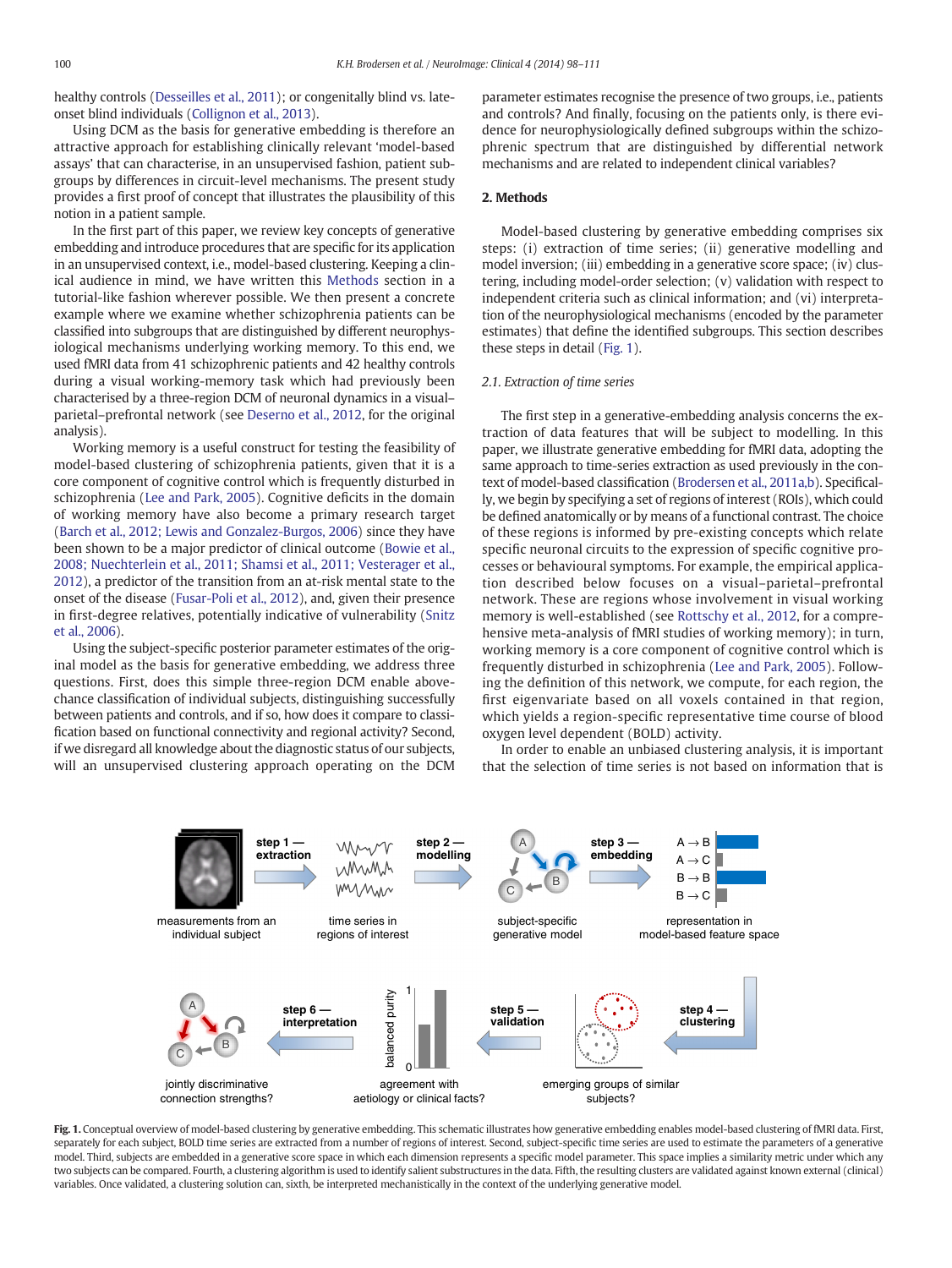<span id="page-3-0"></span>

Fig. 2. Options for network construction for generative embedding. An important design decision in model-based clustering analyses is the criterion by which regional time series are extracted from the data. One option is to define regions anatomically, followed by the separate inversion of the model for each subject. A clustering solution obtained in this way can be safely evaluated with respect to an external variable (Procedure a). A frequent alternative is to define regions in terms of a functional contrast. As before, models are inverted in a subject-bysubject fashion (Procedure b). This allows for an unbiased estimate of the external validity of the resulting clustering solution but requires, critically, that the functional contrast not be based on the same variable that is used for external validation (Procedure  $c$ ).

related to the differences (e.g., group membership) which we hope to disclose by clustering. For example, when assessing how well an unsupervised clustering procedure assigns patients and controls to their respective categories, between-group contrasts should not be used for the definition of regions of interest. In previous work, we analysed in detail which procedures for choice of regions and time-series extraction ensure unbiased results in analyses where generative embedding is used for model-based classification ([Brodersen et al., 2011a,b\)](#page-11-0). Here, we extend this analysis to model-based clustering.

As illustrated in Fig. 2, unbiased estimates of the external validity of a clustering solution can be obtained when time series are selected on the basis of anatomical contrasts (Fig. 2A) or functional contrasts that are unrelated to the variable used for external validation (Fig. 2B). By contrast, the use of the external variable itself (or a variable that is correlated with it) would introduce circularity and may easily lead to an overoptimistic estimate of cluster validity (Fig. 2C). For example, using a 'patient–controls' contrast for regional time-series selection should be avoided when the subsequent clustering is to be evaluated w.r.t. disease state; in such a case, it would simply not be surprising if the obtained clusters could be mapped accurately onto the groups of patients and controls. In the present study, regions of interest were therefore defined both anatomically and functionally without reference to clinical variables used for validation.

#### 2.2. Generative modelling and model inversion

Generative embedding rests on the specification and inversion of a generative model of the data. In brief, a generative model encodes a mechanistic process of how data or measurements arise by combining a prior distribution (on parameters and/or states) with a likelihood function ([Bishop, 2007\)](#page-11-0). As in our previous publication [\(Brodersen](#page-11-0) [et al., 2011a,b\)](#page-11-0), we use a DCM of fMRI data [\(Friston et al., 2003\)](#page-12-0). DCM regards the brain as a nonlinear dynamical system of neuronal populations that interact via synaptic connections, and an experiment as a designed perturbation of the system's dynamics (for a conceptual overview of DCM, see [Stephan et al., 2010](#page-13-0)). While the mathematical formulation of DCMs varies across measurement types, common mechanisms modelled by all DCMs include synaptic connection strengths and experimentally induced modulation thereof (e.g., [Chen et al., 2008; David](#page-11-0) [et al., 2006; Daunizeau et al., 2009; Moran et al., 2009; Stephan et al.,](#page-11-0) [2008\)](#page-11-0). Generally, DCMs strive for neurobiological interpretability of their parameters; this is one core feature distinguishing them from most alternative approaches to modelling neuroimaging data. The

physiological interpretability of DCMs makes them a particularly attractive candidate for generative embedding.

DCMs are hierarchical models with at least two layers. The first layer is a neuronal model, describing the dynamics of interacting neuronal populations under the influence of experimentally controlled perturbations. Its parameters are neurobiologically interpretable to some degree, representing, for example, synaptic weights and their context-specific modulation. Experimental manipulations u enter the model either by eliciting responses through direct influences on specific regions (e.g., sensory inputs) or by modulating the strength of coupling among regions (e.g., short-term synaptic plasticity due to task demands or learning).

In this paper, we will use the classical bilinear DCM for fMRI [\(Friston](#page-12-0) [et al., 2003](#page-12-0)) as implemented in the software package SPM8/DCM10 (r4290). Its neuronal model rests on a deterministic ordinary differential equation

$$
\frac{d\mathbf{x}(t)}{dt} = f(\mathbf{x}(t), \theta_n, u(t)) = \left(A + \sum_j u_j(t)B^{(j)}\right)\mathbf{x}(t) + Cu(t) \tag{1}
$$

which represents a low-order approximation to any nonlinear dynami-cal system with known perturbations [\(Stephan et al., 2008\)](#page-13-0). Here,  $x(t)$ is the neuronal state vector  $x$  at time  $t$ ,  $A$  is a matrix of endogenous (fixed) connection strengths,  $B^{(j)}$  represents the additive change of these connection strengths induced by modulatory input  $u_i$ , and C denotes the strengths of direct (driving) inputs.

The second layer of a DCM is a biophysically motivated forward model that describes how a given neuronal state translates into a measurement. The exact form of the model depends on the measurement modality. In the case of fMRI, the haemodynamic forward model can be written as

$$
y(t) = g(x(t), \theta_h) + \epsilon \tag{2}
$$

where  $g(\cdot)$  is a nonlinear operator that translates a neuronal state  $x(t)$ into a predicted BOLD signal via changes in vasodilation, blood flow, blood volume, and deoxyhaemoglobin content (see [Stephan et al.,](#page-13-0) [2007](#page-13-0), for details). The forward model has haemodynamic parameters  $\theta_h$ and Gaussian measurement error  $\epsilon$ . The haemodynamic parameters primarily serve to account for variations in neurovascular coupling across regions and subjects and are typically not of primary scientific interest. In addition, the haemodynamic parameters exhibit fairly strong interdependencies (high posterior covariances; [Stephan et al., 2007](#page-13-0)), which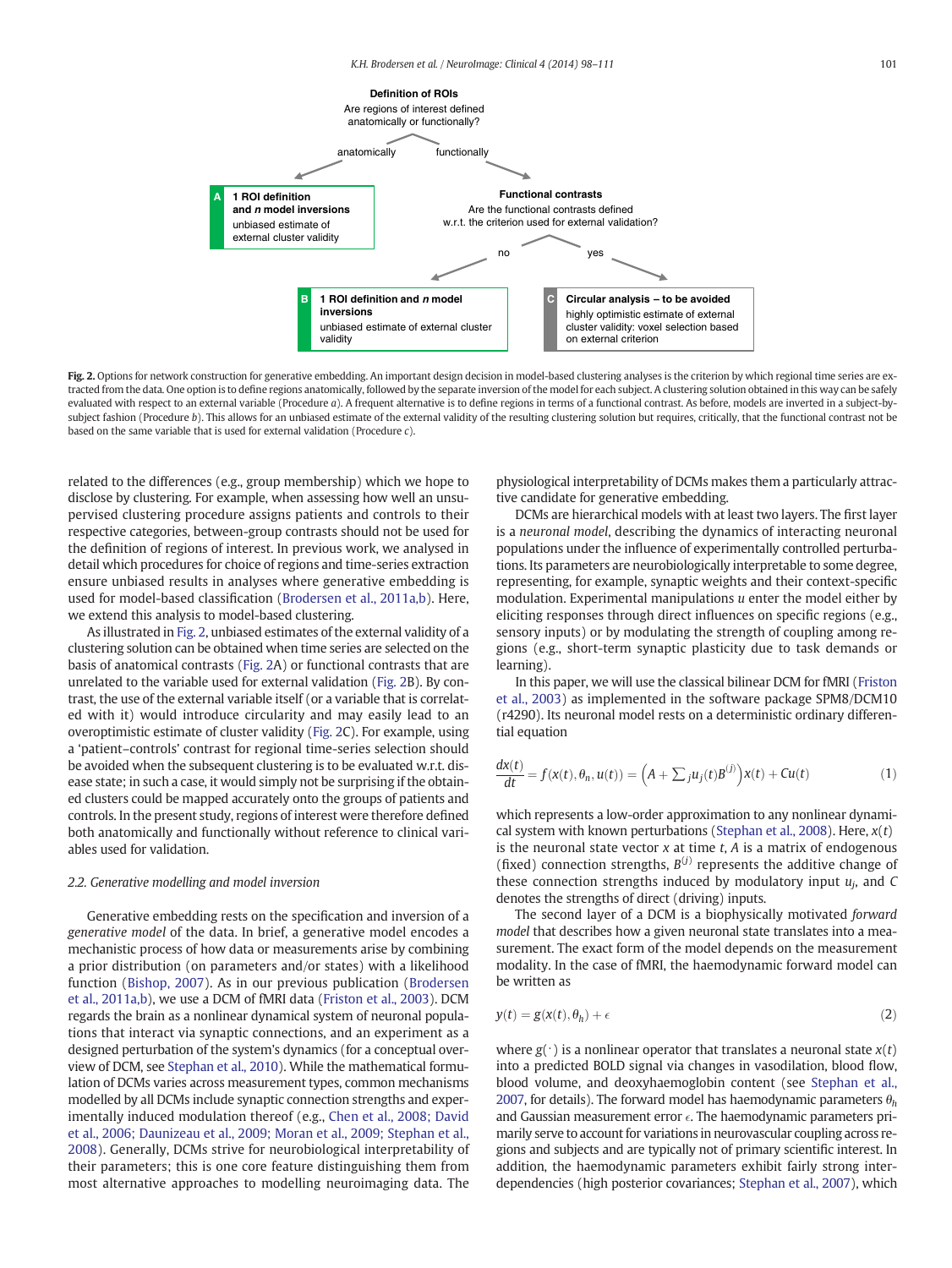makes it difficult to establish the distinct contribution afforded by each parameter. For these reasons, the model-based clustering analyses in this paper will be based exclusively on the neuronal parameters  $\theta_n$ .

DCM uses a fully Bayesian approach to parameter estimation, with physiologically informed priors for the haemodynamic parameters and zero-mean priors for the coupling parameters [\(Friston et al.,](#page-12-0) [2003\)](#page-12-0). Combining the prior density over the parameters  $p(\theta|m)$  with the likelihood function  $p(y|\theta, m)$  yields the posterior density  $p(\theta|y, m)$ . This inversion can be carried out efficiently by maximising a variational free-energy bound to the log model evidence,  $\ln p(y|m)$ , under Gaussian assumptions about the posterior (the Laplace assumption; see [Friston et al., 2006,](#page-12-0) for details). Given d parameters, model inversion thus yields a subject-specific multivariate normal probability density  $q(\theta|\hat{\mu},\hat{\Sigma})\!\approx\!p(\theta|y,m)$  that is fully described in terms of a vector of posterior means  $\hat{\mu} \in \mathbb{R}^d$  and a covariance matrix  $\hat{\sum} \in \mathbb{R}^{d\tilde{n}d}$ . Model inversion proceeds in an unsupervised and subject-bysubject fashion, i.e., in ignorance of clinical labels that may later be

used in the context of classification or clustering. In summary, DCM provides a generative model for explaining measured time series of brain activity as the outcome of hidden dynamics in an interconnected network of neuronal populations under the influence of experimentally induced perturbations. Inverting such a model means inferring the posterior distribution of the parameters of both the neuronal and the forward model from observed responses of a specific subject. Due to its physiological interpretability and applicability to single-subject data, DCM has previously been successfully used in model-based classification ([Brodersen et al., 2011a,b](#page-11-0)) and is an equally attractive candidate for model-based clustering.

#### 2.3. Embedding in a generative score space

To obtain a clustering of subjects, one might think of representing each subject as a vector of voxel-wise activity over time. Such a feature space would retain all information we have measured across the whole brain. However, this is neither statistically feasible (because the number of features per subject would vastly exceed the number of subjects) nor conceptually desirable as such an overly rich representation will not only include features that are relevant for the purpose of clustering (i.e., pathophysiological processes) but also many irrelevant distractors and measurement noise which will decrease performance. This problem of feature selection poses a key research theme in machine learning and requires appropriate techniques for dimensionality reduction. One attractive option is to embed the data in a feature space that is constructed using a generative model ([Lasserre et al., 2006; Martins et al., 2010;](#page-12-0) [Minka, 2005; Perina et al., 2010](#page-12-0)). This feature space, referred to as a generative score space, embodies a model-guided dimensionality reduction of the observed data.

In the context of DCM, a straightforward way of creating a generative score space is to consider the posterior expectations of model parameters of interest (e.g., parameters encoding synaptic connection strengths). More formally, we can define a mapping  $\mathcal{M}_{\Theta} \to \mathbb{R}^d$  that extracts a subset of point estimates  $\hat{\mu} := \theta | x, m$  from the posterior distribution  $p(\theta|x, m)$ . This simple d-dimensional vector space represents a selective summary of network mechanisms (e.g., connection strengths between regions but not haemodynamic parameters), as opposed to activity levels within these regions. Additionally, one could incorporate elements of the posterior covariance matrix into the vector space. This would be beneficial if class differences were revealed by the precision with which connection strengths can be estimated from the data.

It is worth emphasising that, because a generative-embedding approach rests upon a mechanistically motivated dynamical systems model, a model-based feature space of the sort described above is implicitly based on a highly nonlinear mapping: from individual measurement time points to posterior parameter expectations of an underlying dynamical system. In addition, the generative score space is not just driven by the data themselves; because the generative model is inverted in a fully Bayesian fashion, the resulting space incorporates all the domain knowledge that drove the specification of prior densities over model parameters. These aspects may be critical when aiming for an interpretable clustering solution, as described next.

## 2.4. Clustering

Our approach rests on the model-guided creation of a generative score space. In principle, subsequent clustering can then be carried out in this space using any established clustering technique. However, in the context of dissecting psychiatric spectrum diseases, an important challenge is to infer on the most likely number of subgroups which are not known a priori. This advocates the use of clustering techniques that evaluate the relative goodness of different clustering solutions, for example by model selection.

A suitable technique for inferring on the number of clusters via model selection is the variational inversion of a Gaussian mixture model (GMM). In this model, the likelihood of an individual subject's data  $x_i$  is given by

$$
p(x_i|z_i,\mu,\Lambda) = \sum_{k=1}^K \mathcal{N}\left(x_i|\mu_k,\Lambda_k^{-1}\right)^{z_{i,k}}.\tag{3}
$$

The above formulation corresponds to a clustering model with K clusters, defined in terms of means  $\mu_k$  and precision (or inverse covariance) matrices  $\Lambda_k$ . The latent variable  $z_i$  has a 1-of-K encoding and indicates which cluster the data  $x_i$  belong to:

$$
p(z_i|\pi) = \prod_{k=1}^{K} \pi_k^{z_{ik}}.
$$
\n(4)

The mixing coefficients  $\pi$  denote the relative contribution of different clusters to the data. Thus, the log likelihood of an entire dataset (of i.i.d. subjects)  $X$  is given by

$$
\ln p(X|Z,\mu,\Lambda) = \sum_{i=1}^{n} \ln \sum_{k=1}^{K} \mathcal{N}\left(x_i|\mu_k,\Lambda_k^{-1}\right)^{z_{ik}}.\tag{5}
$$

One approach to estimating the parameters of the above model is via the expectation–maximisation (EM) algorithm, an iterative framework for finding maximum-likelihood parameter estimates of models with latent variables (such as cluster assignments). This approach is simple and powerful; however, it risks overfitting the data and can be prone to singularities (when a Gaussian component collapses onto a single data point, causing the log likelihood function to diverge to infinity). In addition, a maximum-likelihood formulation of a GMM assumes that the optimal number of the Gaussian components is known a priori.

To avoid the above limitations, we use a variational Bayesian approach to inverting a GMM [\(Attias, 2000; Bishop, 2007\)](#page-11-0). This approach eschews the problem of singularities by introducing a suitable prior over the parameters (see [Appendix A](#page-11-0) for details). When using this prior, the only approximating assumption required to obtain a variational solution is the mean-field assumption

$$
q(Z, \pi, \mu, \Lambda) = q(Z)q(\pi, \mu, \Lambda), \qquad (9)
$$

where  $q(\cdot)$  is the desired variational approximation to the true posterior  $p(\cdot|X)$ . This approach also allows us to determine the optimal number of clusters by means of Bayesian model selection. Specifically, we can compute a free-energy bound to the log model evidence, or marginal likelihood,

$$
F(q, X) \approx \ln p(X)
$$
  
\n
$$
\approx \ln \iiint p(X|Z, \pi, \mu, \Lambda) p(Z, \pi, \mu, \Lambda) dZ d\pi d\mu d\Lambda,
$$
 (10)

which denotes the likelihood of a model (here: of the cluster structure) given an observed dataset X. It represents a principled measure of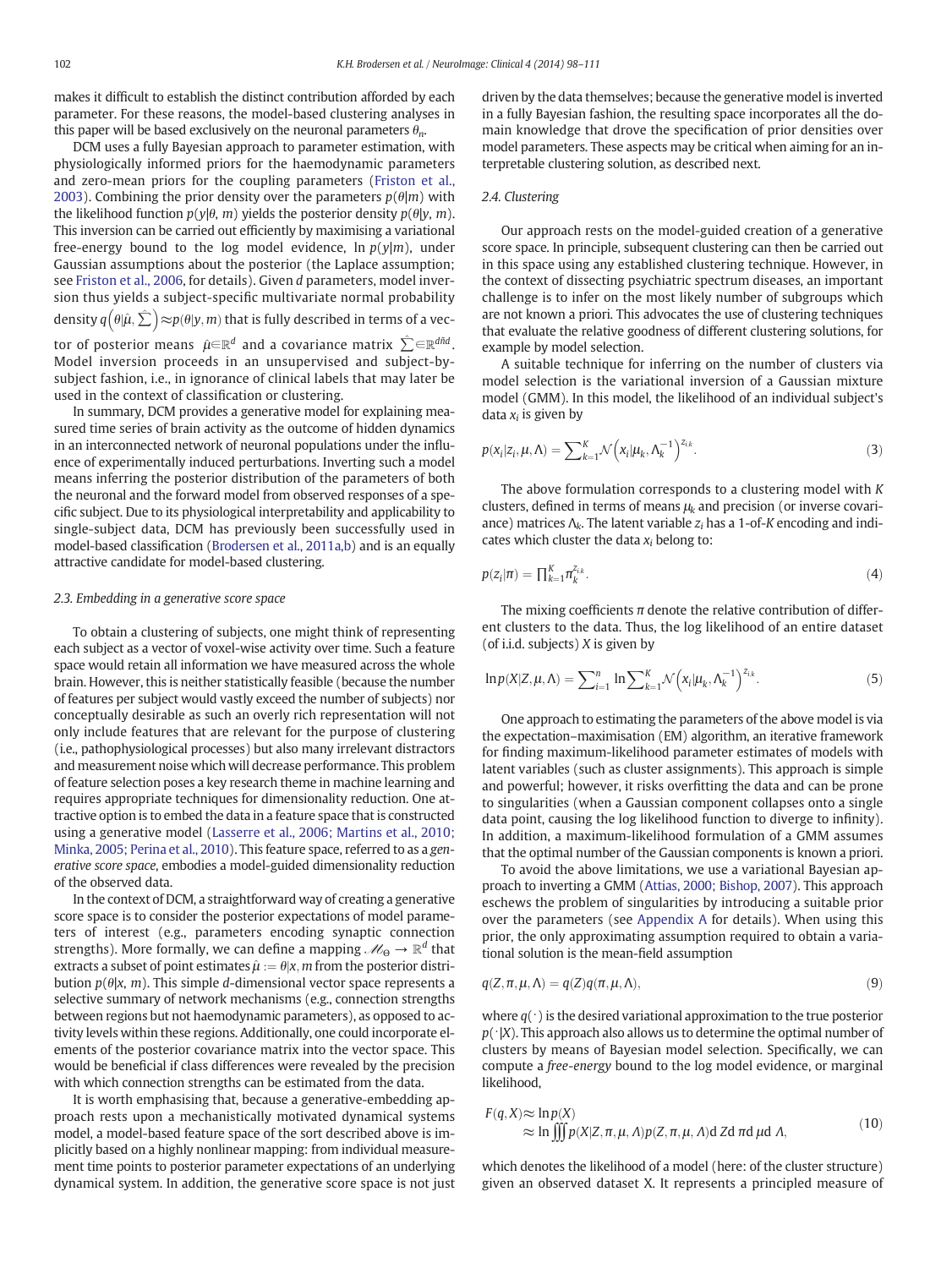<span id="page-5-0"></span>model goodness that trades off accuracy (model fit) against model complexity [\(MacKay, 1992; Penny et al., 2004\)](#page-12-0). Typically, a log evidence difference higher than 3 is considered to represent strong evidence in favour of one model relative to another ([Kass and Raftery, 1995](#page-12-0)); when comparing two models, this corresponds to a posterior probability of the first model, given the data, higher than 95%. In the context of our application, by comparing the (approximate) log evidence of different Gaussian mixture models, each assuming a different number of clusters, we can evaluate the relative plausibility of different cluster solutions in a principled way based on probability theory, optimizing the trade-off between accuracy (fit) and model complexity and thus preventing overfitting.

# 2.5. Validation

As explained above, the clustering solution with the highest model evidence yields the most likely substructure given the data and the GMM assumptions. However, any proposed clustering solution remains an untested hypothesis unless we explicitly validate it against a known structure that is external to the clustering model itself. We therefore have to assess explicitly how well a given clustering solution matches an external criterion (which is independent from the actual data on which clustering was performed), such as clinical status or treatment response. If the external criterion is of a categorical nature, this can be done, for instance, by computing the purity of the solution (e.g., [Manning et al., 2008\)](#page-12-0).

Informally, purity measures how homogeneous the obtained clusters are. A perfectly homogeneous cluster contains only subjects from the same class; whereas a heterogeneous cluster contains a mixture of data points from different classes. Homogeneous clusters indicate that the clustering solution has picked up the implicit grouping structure defined by the external variable (which, critically, must have been unavailable to the clustering procedure itself). To compute the purity of a solution, all data points are assigned to the class label that occurs most frequently in the associated cluster. Purity is then calculated as

$$
\text{purity}(\Omega, \mathbb{C}) := \frac{1}{n} \sum_{k=1}^{K} \max_{j} \left| \omega_k \cap c_j \right|,\tag{13}
$$

where  $\Omega = (\omega_1, \omega_2, ..., \omega_k)$  represents the clustering solution such that  $\omega_1$  contains the indices of all those subjects for which the first cluster had the highest posterior probability. Given the set of external (true) class assignments  $\mathbb{C} = (c_1, c_2, ..., c_j)$ , the term  $|\omega_k \cap c_j|$  represents the number of subjects in cluster k with external label j. Normalised by the number of subjects n, purity thus is a number between 0 and 1 and indicates the degree to which the obtained clustering solution agrees with grouping structure implied by an external categorical variable.

One limitation of the definition in Eq. (13) is its misleading nature when applied to imbalanced datasets where different subgroups vary in the number of subjects they contain. The underlying issue is exactly the same as with classification accuracy, which is a misleading measure of classification performance when the data are not perfectly balanced. In these cases, the balanced accuracy is a more useful performance measure as it removes the bias that typically arises when applying a classification algorithm to an imbalanced dataset ([Brodersen et al., 2010](#page-11-0)).

Here, we introduce the same idea to provide a bias correction for the purity of a clustering solution. Specifically, we define the balanced purity as

$$
\text{bp}(\Omega, \mathbb{C}) := \left(1 - \frac{1}{n}\right) \left(\frac{\text{purity}(\Omega, \mathbb{C}) - \xi}{1 - \xi}\right) + \frac{1}{n}.
$$
 (14)

In the above expression,  $\xi$  is the degree of imbalance in the data, defined as the fraction of subjects associated with the largest class (i.e.,  $0.5 \le \xi < 1$ ). When cluster assignments perfectly agree with the external variable, the balanced purity is 1. By contrast, when cluster assignments are random, the quantity drops to  $1/K$  (e.g., 0.25 if the external variable defines 4 groups). In this way, the balanced purity can be interpreted in the same way as the (balanced) accuracy of a classification algorithm: it indicates the probability with which a new subject with a particular label would be assigned to a cluster in which the majority of subjects are associated with that exact same label.

Rather than defining discrete categories, external variables may sometimes be continuous. For example, we might want to assess to what extent an obtained clustering solution is related to a (continuous) measure of clinical symptoms or outcome. In the case of a continuous external variable, the concept of purity no longer applies. Instead, we can validate a solution by attempting to reject the (null) hypothesis, using a one-way ANOVA, that the latent distribution of the external variable has the same mean in all clusters. In the next section, we will present examples of both categorical and continuous variables for external validation of a clustering solution.

### 3. Results

To demonstrate the potential utility of model-based clustering in a clinical setting, we reanalysed a previously published fMRI dataset with  $n = 83$  subjects, consisting of: (i) a group of 41 patients diagnosed with schizophrenia according to DSM-IV (10 female; mean age 34.1 years; SD 10.4); and (ii) a group of 42 healthy controls (19 female; mean age 35.4; SD 12.3). A brief summary of patient demographics, the task, data acquisition, and preprocessing is provided below; we refer to [Deserno et al. \(2012\)](#page-12-0) for more detailed information on all of these aspects.

35 patients received treatment with typical antipsychotic medication (haloperidol 22; flupenthixol 10; fluphenazine 2; perazine 1); five patients were medicated with atypical drugs (aripriprazole 2; olanzapine 2; risperidon 1); and one patient did not receive any medication. The mean medication dosage was 523.3  $\pm$  316.3 mg (mean  $\pm$ SD) in chlorpromazine equivalents. Psychopathological symptoms were assessed with the positive and negative syndrome scale (PANSS) [\(Kay et al., 1987](#page-12-0)), showing a mean total PANSS score of 78.9  $\pm$  28.2 (positive symptoms:  $20.2 \pm 8.0$ ; negative symptoms:  $20.2 \pm 8.5$ ; general psychopathology 37.8  $\pm$  15.0). The patients had a mean illness duration of 5.8  $\pm$  6.8 years, a mean age of onset of 28.6  $\pm$  8.6 years, and a mean number of 3.1  $\pm$  3.1 episodes.

Subjects were engaged in a numeric n-back working-memory task with two blocked conditions: in the '2-back' condition, a button press was required when the current number was identical to the number two trials ago; in the '0-back' condition, a button press was required every time the number zero appeared. Each condition was presented



Fig. 3. The dynamic causal model that was chosen as a basis for generative embedding. This figure summarises the structure of the three-region DCM suggested by [Deserno et al.](#page-12-0) [\(2012\)](#page-12-0). The model consists of visual, parietal, and prefrontal regions. Trial-specific visual information is modelled to provide driving input for visual cortex, whereas workingmemory demands (2-back condition) are allowed to alter the strength of visual–prefrontal and prefrontal–parietal connections.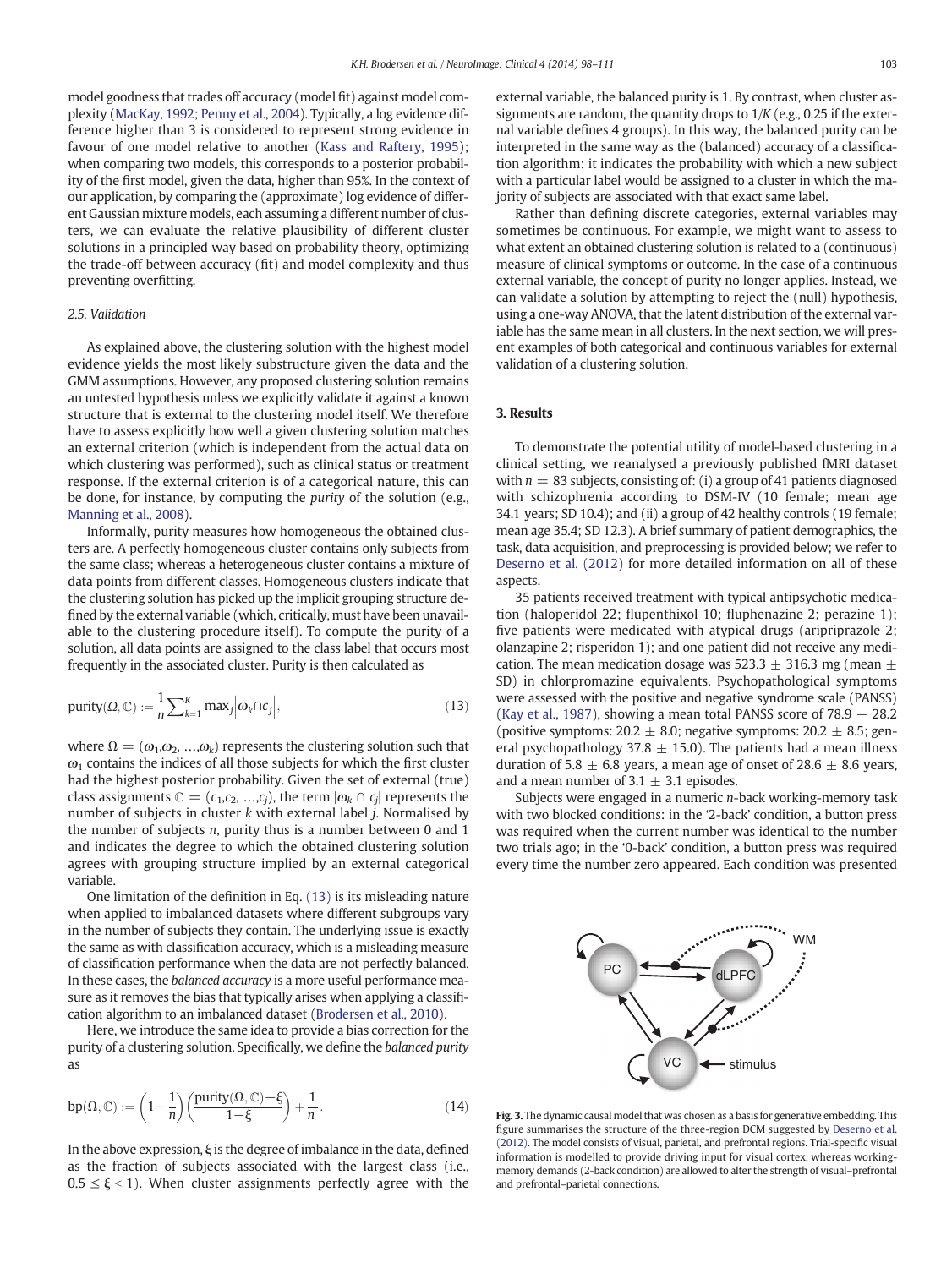<span id="page-6-0"></span>in six blocks of 22 trials each, with three targets per block. Each number was displayed for 500 ms, separated by a 900 ms inter-stimulus interval. Task blocks were alternated with resting blocks during which only visual fixation was required.

Functional imaging data were acquired on a 1.5 T MRI scanner (Siemens Magnetom Vision) using whole-brain gradient-echo echo-planar imaging (TR 2600 ms; TE 40 ms; flip angle 90°; matrix 64  $\times$  64; voxel size  $4 \times 4 \times 5.5$  mm<sup>3</sup>). Following spatial preprocessing including realignment, normalisation to the Montreal Neurological Institute (MNI) template, and smoothing using an isotropic Gaussian kernel (FWHM 8 mm), a standard mass-univariate voxel-wise analysis was performed using a general linear model (GLM), followed by DCM and Bayesian model selection (BMS); the results are described in [Deserno](#page-12-0) [et al. \(2012\)](#page-12-0).

Here, we re-examined this dataset using the procedure shown in [Fig. 1](#page-2-0) and the DCM shown in [Fig. 3](#page-5-0). This DCM is the model that [Deserno et al. \(2012\)](#page-12-0) found to have the highest evidence in the left hemisphere when pooling over healthy volunteers and patients. Note that this model comparison did not concern group discriminability but assessed how well different models explained the measured data (i.e., regional time series) per se, regardless of group membership. Regions of interest were defined anatomically and functionally without reference to any of the variables that would later be used for external validation, corresponding to the unbiased procedures shown in [Fig. 2](#page-3-0)A,B.

Model inversion was carried out separately for each subject, followed by the construction of a generative score space on the basis of the posterior means of all neuronal model parameters. The resulting space contained 12 features: 6 interregional connections; 3 self-connections (A matrix); 2 modulatory parameters (B matrix); and 1 visual input parameter (C matrix).

Using this model-based feature space, we applied both supervised (SVM) and unsupervised (GMM) learning techniques to address the three questions outlined in the Introduction: does our rather simple three-region DCM classify patients and controls with above-chance accuracy? Second, when considering all subjects, will unsupervised clustering correctly indicate the presence of two major groups, i.e., patients and controls? And finally, focusing on the patients only, is there evidence for neurophysiologically defined subgroups within the schizophrenic spectrum?

One important subtlety is that the initial modelling results obtained by DCM might be affected by other factors than processes related to diagnostic status. We therefore regressed out sex, handedness, and age, using a separate multiple linear regression model for each model parameter. Thus, model-based classification was carried out on the residuals of parameter estimates after removing the potential confounds listed above. It is worth noting at this stage that neither medication nor symptom severity were considered as confounds, but as external variables of interest against which the interpretability of the proposed cluster solution was evaluated (see below).

### 3.1. Model-based classification

Before turning to model-based clustering, we initially adopted a supervised approach and used a classification algorithm to distinguish between patients and healthy controls. Following our previously published procedure of generative embedding for model-based classification [\(Brodersen et al., 2011a,b](#page-11-0)), we used the posterior expectations of DCM parameter estimates for training and testing a linear support vector machine as implemented in LIBSVM [\(Chang and Lin, 2011\)](#page-11-0) on subjectspecific connectivity patterns, using 5-fold cross-validation. Prior to classification, all DCM parameters were centred and standardized to have a mean of 0 and a standard deviation of 1 across subjects.

The algorithm was able to separate patients and controls with a balanced accuracy of 78% (Fig. 4a).We evaluated the significance of all classification results by considering the posterior distribution of the balanced accuracy in a Bayesian beta-binomial model with a flat prior (see [Brodersen et al., 2010, 2013](#page-11-0), for details). Under a Bayesian view, significance is assessed by considering the area under the posterior density below chance, which we refer to as the posterior infraliminal probability  $p$ . This probability has a more intuitive interpretation than a classical p-value. Rather than denoting the probability of observing the data (or more extreme data) under the 'null hypothesis' of a chance classifier (classical p-value), the infraliminal probability represents the (posterior) probability that the classifier operates at or below chance (cf. [Brodersen et al., 2012](#page-11-0)). For the classification result of 78% reported above, this infraliminal probability was  $p < 0.001$ , i.e., classification performance was highly significant.

We compared this result to an alternative approach in which the classifier operated on estimates of functional connectivity ([Craddock](#page-11-0) [et al., 2009\)](#page-11-0) rather than posterior means of effective connectivity estimates. Following standard practice, functional connectivity was computed in terms of Pearson correlation coefficients among the same



Fig. 4. Model-based classification and clustering of all subjects. Fig. 4a shows the result of a supervised classification analysis under 5-fold cross-validation. It can be seen that schizophrenic patients can be best distinguished from healthy controls using generative embedding; this performance was significantly higher compared to classification based on functional connectivity or regional activity (see main text for details). Panel b illustrates which model parameters differed significantly between patients and controls (two-sample t-tests on individual model parameters with Bonferroni correction for multiple tests), thus contributing most strongly to the classification result. Panel c reports the results of an unsupervised analysis, using a variational Bayesian Gaussian mixture model that operates on DCM parameter estimates. This analysis finds the highest evidence for a model consisting of two clusters. These two clusters correspond to patient and control groups with almost the same accuracy as the supervised classification analysis (see main text for details).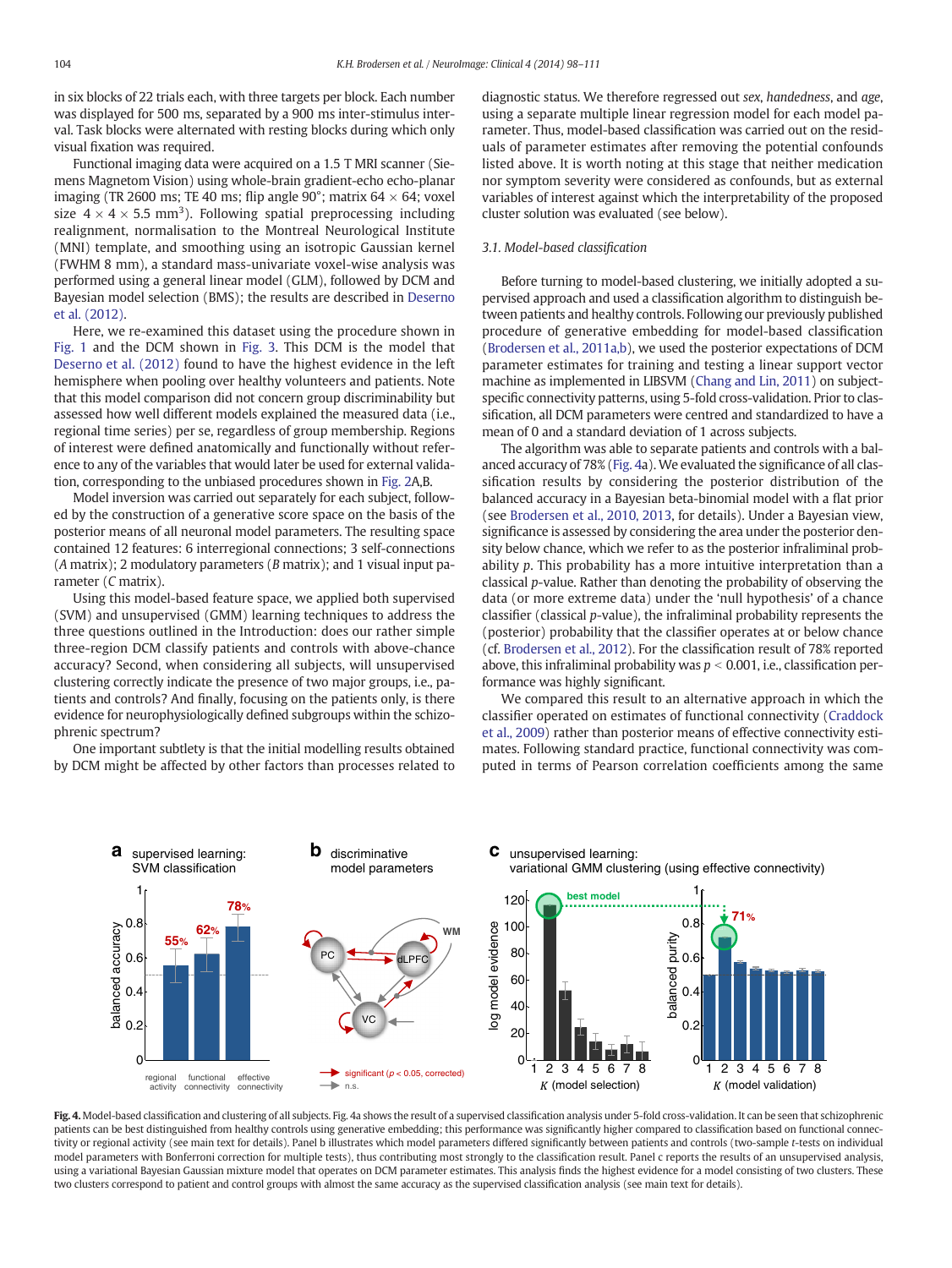eigenvariates of BOLD time series which had been used for DCM. This approach yielded a classification accuracy of 62%. While this was still significantly above chance ( $p < 0.05$ ; infraliminal probability), it was significantly outperformed ( $p < 0.01$ ; Wald test) by generative embedding. Finally, we also tested to what extent classification was possible on the basis of activity levels in the three regions, as encoded by three regional means and three regional standard deviations of GLM parameter estimates. This variant resulted in an accuracy of only 55%, indistinguishable from chance performance ( $p = 0.15$ ; i.p.) and significantly worse ( $p < 0.001$ ; Wald test) than model-based classification.

These results concur with our earlier findings for model-based classification of stroke patients [\(Brodersen et al., 2011a,b\)](#page-11-0) in the sense that a reasonably good generative model can lead to significantly improved classification performance compared to classification procedures based on descriptive indices such as functional connectivity or regional activity. We discuss the reasons for this superiority of the model-based approach in detail in the [Discussion](#page-9-0) section.

Above and beyond classification accuracy, an advantage of a modelbased analysis is that its results can be interpreted in the context of the underlying generative model. To illustrate this, we asked which parameters were most powerful in distinguishing between patients and healthy controls. A simple way of addressing this question is by means of two-sample t-tests on individual model parameters (while correcting for multiple tests). This analysis showed that the self-connections of all three regions were significantly discriminative, as was the effective influence exerted by VC onto dLPFC and the connections between dLPFC and PC in either direction [\(Fig. 4b](#page-6-0);  $p < 0.05$ ; Bonferroni-corrected for multiple tests). By contrast, parameters such as the strength of the stimulus input (C vector) were not found to be significantly discriminative.

The above supervised (classification) analyses are interesting for comparative purposes and were conducted to verify that our fMRI data and chosen model contain meaningful information about disease state at all. However, we would like to reiterate that these classification analyses are not of primary interest for our present study. Rather than trying to replicate known diagnostic labels based on DSM-IV by fMRI and modelling (which has little priority given the ease with which schizophrenia is diagnosed clinically and the limited predictive validity of DSM categories; see Introduction), the key question we were interested in was whether the schizophrenia spectrum defined by DSM-IV can be dissected into patient subgroups characterised by distinct neurophysiological mechanisms, as encoded by the parameter estimates of our DCM of working memory. This question was addressed by the unsupervised (clustering) analyses presented in the following sections.

#### 3.2. Model-based clustering of all subjects

Using the GMM algorithm described in the Methods section, we initially performed a model-based clustering analysis of all subjects, based on their posterior DCM parameter estimates. The purpose of this initial unsupervised analysis was to assess whether our model would be sufficiently sensitive to detect the difference between patients and healthy controls, in the absence of any a priori knowledge about the existence of these two groups. Indeed, we found that the highest model evidence was obtained by a Gaussian mixture model with two clusters [\(Fig. 4c](#page-6-0)). This model outperformed the next-best model by a log Bayes factor (BF) of 64.3, implying very strong evidence that a model with two clusters provided the best explanation of the variability observed across subjects.

Evaluating the validity of the obtained clustering solution against the known diagnostic labels (i.e., healthy vs. diagnosed) yielded a balanced purity of 71% [\(Fig. 4c](#page-6-0)). That is, the unsupervised assignment of subjects to patient and control groups was almost as good as in the supervised case which had access to considerably more information (namely, that two groups existed, and which subject belonged to which).

To evaluate to what extent the two approaches agreed with regard to individual subjects, we compared the set of subjects that were misclassified to the set of subjects that were 'misclustered', in the sense of representing the minority class in their cluster. As expected, the two sets overlapped to a large extent. Specifically, whether or not a subject was classified correctly was predictive, with a balanced accuracy of 83%, of whether he or she was also misclustered. This agreement was much higher than what would be expected by chance (posterior infraliminal probability  $p < 0.001$ ). We found no indication that misclustering was simply a result of ill-fitting models; there was no significant difference in  $R^2$  between correctly and incorrectly clustered patients ( $p = 0.177$ ).

The above model-based classification and clustering results are reassuring, but they ultimately only provide a confirmation of a diagnostic category that is already known and that can be assessed much easier by means of a conventional clinical interview. Instead, the real question of interest is whether the schizophrenic spectrum as defined by DSM-IV may contain neurophysiologically distinct subgroups that are revealed by a model-based characterisation. This motivated the final analysis in which we focussed on the group of patients alone to avoid that more subtle differences amongst the patients could be swamped by more pronounced differences between patients and controls.

#### 3.3. Model-based clustering of patients

Applying model-based clustering exclusively to the group of participants diagnosed with schizophrenia, we obtained the highest model evidence for a clustering solution with three clusters [\(Fig. 5](#page-8-0)a), and model comparison provided very strong evidence that this solution was better than the next-best model, which contained only two clusters ( $log BF = 29.1$ ). This finding indicates that removing the healthy controls from the analysis unmasked a more subtle distinction among patients, dissecting the schizophrenic spectrum into three distinct clusters.

The identified clusters comprised 22% ( $n = 9$ ), 59% ( $n = 24$ ), and 17% ( $n = 7$ ) of patients, respectively. Critically, since they were defined in terms of a DCM-based generative score space, differences between clusters can be examined in terms of the neuronal circuit models they imply. [Fig. 5b](#page-8-0) illustrates graphically the mean parameter estimates across all subjects within each of the three clusters (see [Table 1](#page-8-0) for details). This juxtaposition highlights that the three identified subgroups of patients differed in terms of the mechanisms embodied by our model.

Perhaps most striking were the different patterns of modulatory influence exerted by increasing demands on working memory across the three subgroups. Specifically, both the first and the third subgroup showed a strengthening of the visual–prefrontal and the prefrontal– parietal connection under increasing working-memory demands, but the relative strength of these modulatory effects was reversed: working memory primarily enhanced the prefrontal–parietal connection in the first subgroup and the visual–prefrontal connection in the third subgroup. By contrast, the second subgroup showed a weakening of prefrontal–parietal connectivity under increasing working-memory demands and a concomitant increase in the visual–prefrontal connection. This suggests that working memory leads to tighter functional integration of the three areas in the first and third subgroup while causing a relative re-routing of visual information to the prefrontal cortex and a relative decoupling of parietal from prefrontal cortex in the second subgroup.

#### 3.4. Validation of the clustering solution

Finally, we evaluated the construct validity of the identified subgroups. In other words, we tested whether the neurophysiologically defined subgroups proposed by our model-based clustering solution could be mapped onto variations in known clinical variables. For this data set, we had access to two clinical variables of interest: (i) chlorpromazine equivalents (CPZ) as a measure of medication (where higher values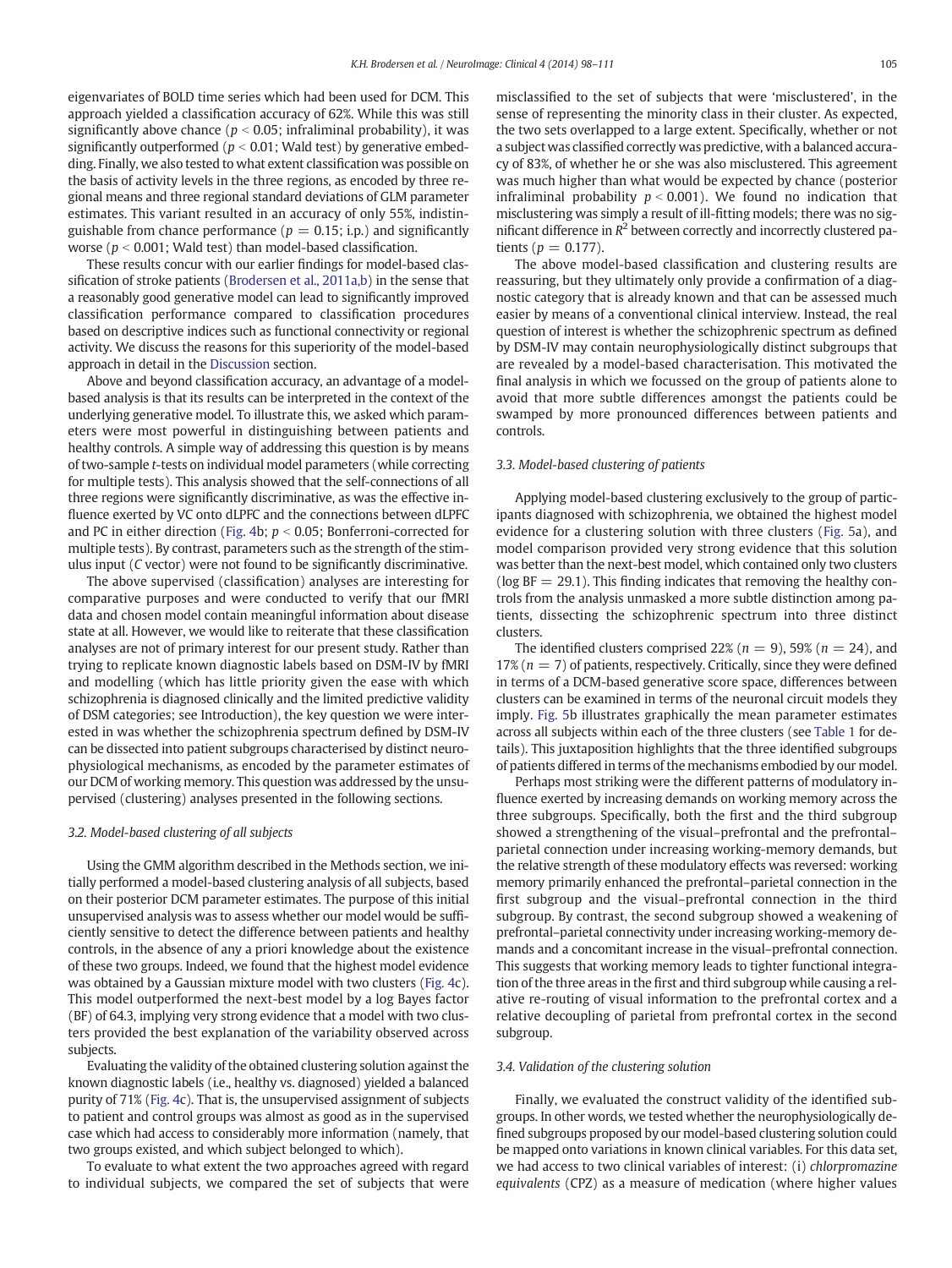<span id="page-8-0"></span>

Fig. 5. Model-based clustering (generative embedding) of patients. This figure summarises the results of an unsupervised clustering analysis of the patient group only, using Gaussian mixture models operating on DCM parameter estimates. Panel a plots the log evidence for models assuming different numbers of clusters, showing that there is highest evidence for three subgroups of schizophrenic patients. Panel b summarises the average posterior parameter estimates (in terms of maximum a posteriori estimates) for each coupling and input parameter in the model. This is displayed graphically by the width of the respective arrows. Panel c demonstrates that the three subgroups, which are defined on the basis of connection strengths, also differ in terms of negative clinical symptoms as operationalised by the negative symptoms (NS) subscale of the PANSS score.

correspond to stronger doses); and (ii) scores on the positive and negative syndrome scale ([Kay et al., 1987](#page-12-0)) as a measure of symptom severity in patients with schizophrenia (where higher values correspond to more severe symptoms).

Carrying out a one-way ANOVA separately for these two variables, no significant differences in CPZ equivalents were found among subgroups ( $p = 0.96$ ). By contrast, PANSS scores differed between the subgroups. Specifically, we found significant differences in the 'negative symptoms' (NS) subscale ( $p < 0.05$ ). As shown in Fig. 5c, patients in the three clusters scored  $15.6 \pm 2.3$ ,  $19.6 \pm 1.4$ , and  $27.9 \pm 4.1$ (mean  $\pm$  SD) on this scale. In other words, patients in the second cluster showed an average negative symptom severity that was close to the overall mean in the group of patients; whereas patients in the first and third cluster tended to score below and above this group average, respectively. One could ask (as did one of our reviewers) whether this relation between DCM parameter estimates and PANSS-NS scores can also be found in a supervised analysis. Indeed, a multiple linear regression analysis (with PANSS-NS scores as dependent and DCM parameter estimates as independent variables) across all 40 patients with PANSS scores confirmed the statistical relationship between model parameter estimates and external labels ( $p = 0.008$ ;  $F = 3.02$  on 12 and 27 d.f.;  $R2 = 57.3\%$ ).

#### Table 1

Connectivity within the three identified patient clusters. The table summarizes the connectivity of the three clusters identified by Gaussian mixture modelling of the 41 individual dynamic causal models of patients with schizophrenia. Each row shows a particular model parameter. All parameter estimates are given in terms of mean  $\pm$  standard error across the patients contained in each cluster. For a graphical interpretation of the means, see Fig. 5b.

| Model parameter           | Cluster 1 $(n = 9)$ | Cluster 2 ( $n = 24$ ) | Cluster 3 $(n = 7)$ |
|---------------------------|---------------------|------------------------|---------------------|
| VC self-connection        | $-1.000 + 0.001$    | $-0.994 + 0.003$       | $-1.001 \pm 0.004$  |
| $VC \rightarrow PC$       | $0.036 + 0.022$     | $0.070 + 0.036$        | $0.044 + 0.025$     |
| $VC \rightarrow DIPFC$    | $0.055 + 0.029$     | $0.044 + 0.018$        | $0.130 + 0.068$     |
| $PC \rightarrow VC$       | $0.017 + 0.001$     | $0.014 + 0.004$        | $0.017 + 0.002$     |
| PC self-connection        | $-1.000 + 0.000$    | $-0.994 + 0.004$       | $-0.999 + 0.001$    |
| $PC \rightarrow DLPFC$    | $0.017 + 0.001$     | $0.014 + 0.005$        | $0.024 + 0.007$     |
| $DI.PFC \rightarrow VC$   | $0.043 + 0.026$     | $0.021 + 0.02$         | $0.019 + 0.004$     |
| $DI.PFC \rightarrow PC$   | $0.042 + 0.024$     | $0.034 + 0.012$        | $0.023 + 0.008$     |
| DLPFC self-connection     | $-0.997 + 0.003$    | $-0.998 + 0.001$       | $-0.996 + 0.003$    |
| WM modulation of          | $0.110 + 0.227$     | $0.124 + 0.102$        | $0.267 + 0.135$     |
| $VC \rightarrow DLPFC$    |                     |                        |                     |
| WM modulation of          | $0.204 + 0.191$     | $-0.023 + 0.017$       | $0.071 + 0.064$     |
| $DI$ PFC $\rightarrow$ PC |                     |                        |                     |
| Direct input to VC        | $0.073 + 0.043$     | $0.074 + 0.043$        | $0.104 + 0.020$     |

The above relation between the functional architecture of our threeregion circuit and a specific PANSS subscale is intriguing and fits nicely with recent reports demonstrating a systematic relationship between working memory performance and severity of negative symptoms. For example, neuropsychological studies by [Pantelis et al. \(2001\)](#page-12-0) and [Pantelis et al. \(2004\)](#page-12-0) demonstrated a significant inverse relation between (spatial) working memory performance and the degree of negative symptoms. More recently, the same relationship was also demonstrated for the n-back task, as used in our study, by [Barr et al.](#page-11-0) [\(2010\)](#page-11-0). Finally, in a longitudinal study of first-episode schizophrenic patients, [González-Ortega et al. \(2013\)](#page-12-0) showed that initial working memory performance predicted the degree of negative symptoms after a 5-year follow-up. The mapping of neurophysiologically informed subgroups based on our three-region working-memory network onto clinical subgroups that differ in negative symptom severity may therefore be a promising target for longitudinal studies, especially given that conventional treatment strategies have largely failed to reduce working-memory deficits and negative symptoms [\(Hyman and](#page-12-0) [Fenton, 2003; Lieberman et al., 2005](#page-12-0)).

Given the link between working-memory performance and negative symptoms, one might wonder whether our neurophysiologically defined subgroups simply represented patients that differed in working memory capacity. To test whether the correspondence between our DCM-based clustering results and the PANSS-NS scores could be explained away by differences in working-memory, we carried out another ANOVA based on the difference between 2-back and 0-back working-memory performance. We found no significant differences between clusters ( $p = 0.144$ ).

For completeness and comparison, we repeated all clustering analyses for the two feature sets which had proven less powerful than DCM parameter estimates for distinguishing between patients and controls in our initial supervised classification analysis, i.e., regional activity and functional connectivity. The results are summarised in [Fig. 6](#page-9-0). In brief, GMM-based clustering of all subjects, using either regional activity or functional connectivity, indicated the presence of two groups, as was the case when using effective connectivity. However, the relative evidence for two, compared to fewer or more clusters, was considerably weaker than in our original analysis on the basis of DCM parameters (see the profile of log evidences in [Figs. 4](#page-6-0)c and [6a](#page-9-0),b). Accordingly, as one might expect, the two clusters did not map onto patients and controls, as indicated by a balanced purity insignificantly different from 0.5 [\(Fig. 6](#page-9-0)a,b). Furthermore, clustering of the patients only led to two subgroups ([Fig. 6c](#page-9-0),d). Again, however, the relative evidence for this number of subgroups was considerably weaker than in the original model-based analysis (Fig. 5a); and the identified subgroups did not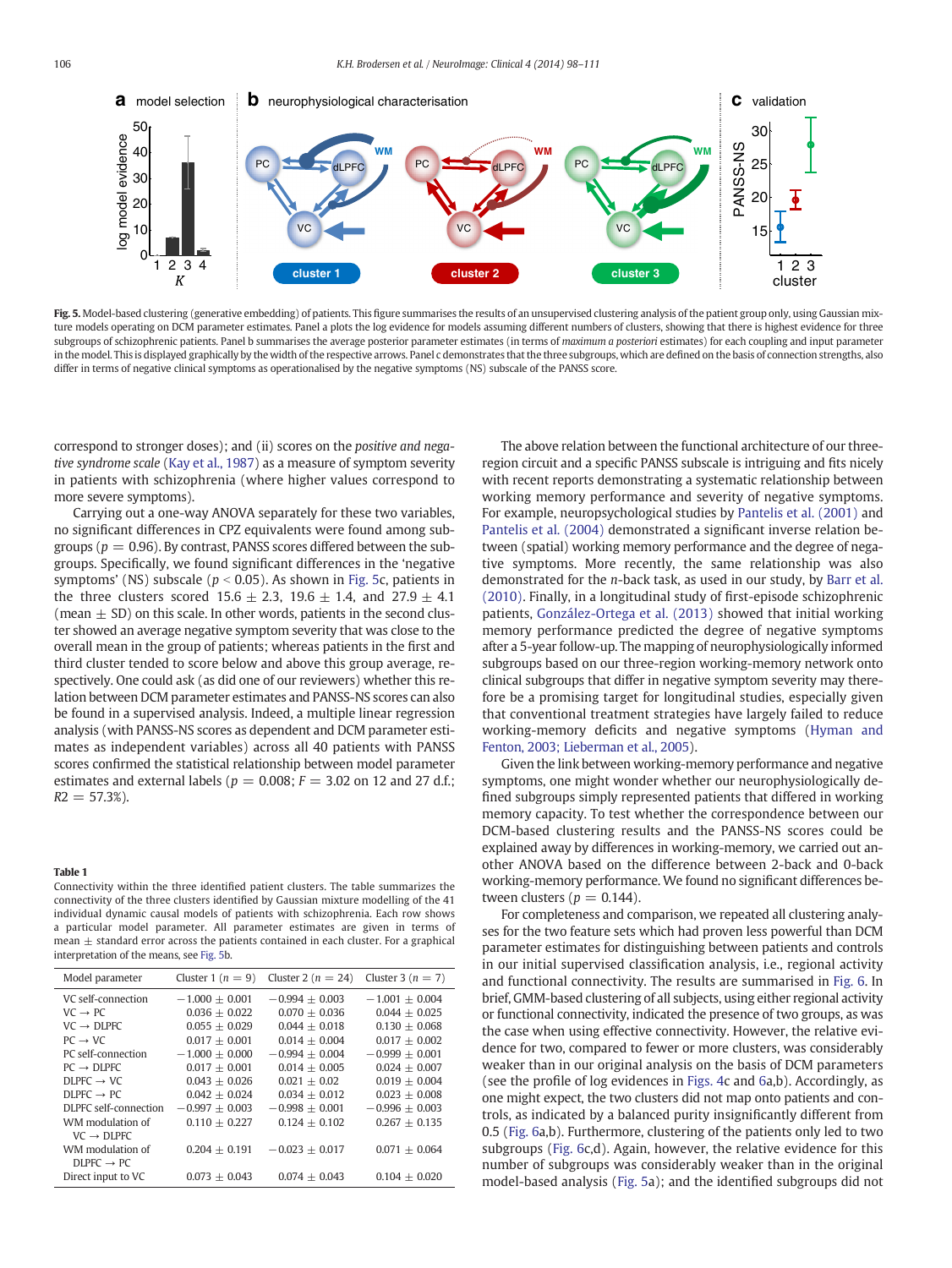<span id="page-9-0"></span>

Fig. 6. Clustering solutions based on regional activity or functional connectivity. Panels (a) and (b) report the results of repeating the unsupervised clustering analysis of all subjects (cf. [Fig. 4](#page-6-0)c), using estimates of regional activity and functional connectivity, respectively. In contrast to the procedure based on generative embedding, using regional activity and functional connectivity as data features provided weaker relative evidence for two clusters, and these two clusters did not map onto patients and controls (balanced purity insignificantly different from 0.5). Panels (c) and (d) show the results of a clustering analysis of patients only (cf. [Fig. 5\)](#page-8-0), using regional activity and functional connectivity. In contrast to the generative-embedding solution, these analyses suggest the existence of two (as opposed to three) patient subgroups. However, in neither case did the suggested subgroups map onto significant differences in clinical symptoms as measured by the PANSS score.

map onto significant differences in clinical symptoms ( $p = 0.73$  and  $p = 0.98$ , respectively; one-way ANOVA; Fig. 6c,d).

#### 4. Discussion

In this proof-of-concept study, we extended the recently introduced generative-embedding approach for model-based classification to the unsupervised domain, with a particular focus on the question of how model-based clustering could be used to dissect psychiatric spectrum diseases into physiologically defined subgroups. Using a recently published fMRI dataset of schizophrenic patients and healthy controls performing an n-back working-memory task [\(Deserno et al., 2012](#page-12-0)), we found that generative embedding, based on a simple three-region DCM of prefrontal-parietal-visual areas, led to significantly better results for both supervised learning (classification) and unsupervised learning (clustering), compared to estimates of functional connectivity or regional activity.

When applied to the patient group alone, generative embedding suggested the existence of three schizophrenic subgroups which were distinguished by differences in network architecture, i.e., the pattern of effective connectivity among prefrontal, parietal, and visual areas. Importantly, even though the definition of these clusters was not informed by any information on clinical symptoms but only by the fMRI data, the three subgroups showed significantly different average PANSS scores [\(Fig. 5\)](#page-8-0). In other words, our unsupervised model-based clustering procedure identified three neurophysiologically distinct subgroups which mapped onto clinical status. No such correspondence between neurophysiology and symptoms was found when using either functional connectivity estimates or regional activity for clustering (Fig. 6).

One may think that a trivial reason for the superiority of the modelbased approach in this application is access to more information, i.e., the analyses based on effective connectivity are based on more features than the analyses based on functional connectivity (posterior means of parameter estimates vs. correlation coefficients). However, this overlooks that in our embedding approach the choice of feature space is a direct consequence of the different assumptions (made by DCM and functional connectivity analyses, respectively) about what constitutes an appropriate low-dimensional summary or sufficient statistics of a network. While DCM posits that a minimal network description includes directed inter-regional influences and their modulation by external perturbations (e.g., task conditions), functional connectivity (as implemented here) only cares about undirected coupling and rests on pair-wise correlation coefficients. Second, and perhaps even more importantly, more data features are not necessarily better: the generalizability of classification and clustering results often starts to decline as the number of features increases, due to overfitting. Indeed, the third type of analysis considered here, based on regional activity was based on twice as many features as functional connectivity, but performed less well ([Fig. 4a](#page-6-0)). Finally, as we demonstrated in previous work [\(Brodersen et al., 2011a,b\)](#page-11-0), the superiority of a model-based approach to classification critically depends on the quality of its assumptions: in the absence of a good model (or when deliberately compromising model quality), a simpler summary of network dynamics in terms of functional connectivity may be more appropriate and lead to better classification results. In summary, the classification/clustering performance differences of the three different approaches considered here cannot be reduced to differences in the dimensionality of feature spaces; instead, they critically depend on how this feature space was constructed, based on different notions about what constitutes the sufficient statistics of a network.

This superiority of the model-based approach is in accordance with a previous classification study by [Brodersen et al. \(2011a,b\)](#page-11-0) where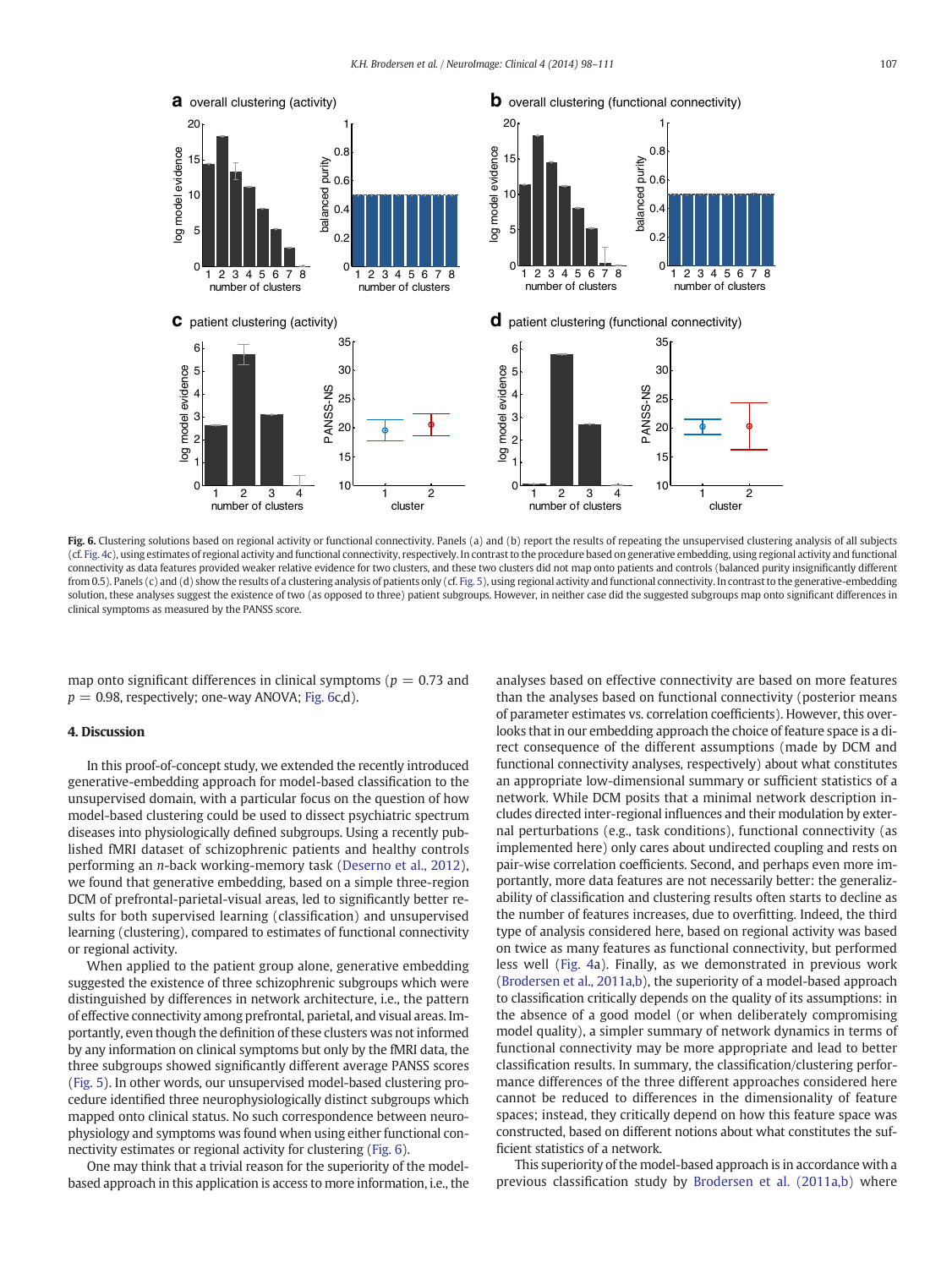generative embedding based on DCM significantly outperformed classification based on functional connectivity or various aspects of regional activity. One plausible reason for this consistent finding is that estimates of effective connectivity are more robust to noise, and variability thereof across regions, than functional connectivity estimates (for a detailed discussion of this issue, see [Friston, 2011\)](#page-12-0). Generally, a generative model like DCM separates the measured time series into a predicted component (which is encoded by the model parameters) and unexplained residuals (which represents an estimate of the noise). By harvesting parameter estimates and using these to construct a generative score space, we therefore discard estimates of unexplained noise and restrict classification to those parts of the signal which have a mechanistic explanation (under the assumptions of the model). In other words, by exploiting the very specific denoising effect of fitting a mechanistic model, classification and clustering operate in a more meaningful space and may be more resilient against noise and irrelevant features.

In this study, we have presented a simple generative model of effective connectivity between three regions whose parameters defined patient subgroups which mapped nicely onto a differences in symptom severity. We do not wish to claim that this is the best neurophysiological model one could have devised in order to dissect the spectrum of our schizophrenic patients. Clearly, it would have been possible to consider other mathematical formulations and variants or extensions of the circuit we have considered here. Indeed, in addition to [Deserno et al.](#page-12-0) [\(2012\)](#page-12-0), numerous other studies have reported connectivity differences during working memory between schizophrenia and healthy controls [\(Cole et al., 2011; He et al., 2012; Kim et al., 2009; Meda et al., 2009;](#page-11-0) Rasetti et al., 2011; Repovš [and Barch, 2012; Yoon et al., 2013](#page-11-0)), with some studies highlighting additional brain regions such as the hippocampus or basal ganglia. Here, we focused on the interactions between early visual, parietal, and prefrontal regions; this choice was guided by the voxel-wise analyses by [Deserno et al. \(2012\)](#page-12-0) for the same data and additionally motivated by the recent meta-analysis of [Rottschy](#page-13-0) [et al. \(2012\)](#page-13-0) which had emphasised the importance of dorsolateral prefrontal and parietal cortex for working memory.

Which particular model should be preferred for suggesting a neurophysiologically inspired classification can be evaluated with regard to its predictive validity for clinical decision making. Such an evaluation involves testing the suggested classification against clinical benchmarks in longitudinal studies, such as the degree to which the model can predict individual outcome and individual treatment response (see below). More generally, generative embedding suggests an alternative to Bayesian model selection (BMS) for deciding which of several candidate model fits best. While BMS evaluates the evidence of competing models against the same data, generative embedding would rank models in terms of their predictive validity against an external criterion. Both of these approaches have advantages and limitations which are discussed in more detail by [Brodersen et al. \(2011a,b\).](#page-11-0)

While our study has provided a concrete example that the concept of generative embedding may be useful for splitting psychiatric spectrum diseases into neurophysiologically defined subgroups, it has a number of important limitations. Perhaps most important is the lack of a longitudinal study design which would allow us to test the proposed cluster structure against future clinical variables. For example, it would be convincing and of considerable clinical utility if one found that model-derived neurophysiological subgroups mapped onto treatment-response profiles such as, for example, differential sensitivity to alternative medication options. In our cross-sectional design, we were unable to validate the proposed subgroups with regard to such variables (although we were able to rule out that patients assigned to the three subgroups had significantly different medication in terms of chlorpromazine equivalents).

A second limitation of this study is the type of model used for generative embedding, i.e., a deterministic bilinear DCM for fMRI, which can only provide a rather coarse summary of neurophysiological mechanisms in terms of synaptic coupling between large, undifferentiated neuronal populations. This restriction in conceptual resolution is mainly due to the nature of the fMRI signal which makes it difficult to infer on detailed synaptic mechanisms, such as the contribution of different neurotransmitter systems. Having said this, a number of fMRI studies have demonstrated that, despite the limitations of the BOLD signal, surprisingly precise predictions with clinical utility can be made using DCM, such as inferring the driver of epileptic activity [\(David et al., 2008\)](#page-12-0) or recognising the presence or absence of dopaminergic medication in patients with Parkinson's disease ([Rowe et al., 2010\)](#page-13-0).

Beyond fMRI, even more detailed synaptic mechanisms, such as spike-frequency adaptation or conduction delays, can potentially be inferred by suitably defined DCMs operating on electrophysiological data. For example, in pharmacological studies in both rodents and humans, dynamic causal modelling of the conventional neural mass model type was able to recognise anaesthesia-induced shifts in the balance of excitatory and inhibitory synaptic signalling ([Moran et al.,](#page-12-0) [2011a,b\)](#page-12-0). Furthermore, a conductance-based DCM of a prefrontal cortical column succeeded in detecting experimentally induced influences of dopamine on NMDA and AMPA receptor-mediated postsynaptic responses at glutamatergic synapses [\(Moran et al., 2011a,b\)](#page-12-0). The latter model offers intriguing opportunities for future model-based prediction studies in schizophrenia given that it aims to quantify a physiological process (i.e., dopaminergic influence on glutamatergic signalling) which possesses a direct link to both pathophysiological theories (cf. the dis-/dysconnection hypothesis; [Friston, 1998; Stephan et al.,](#page-12-0) [2009\)](#page-12-0) and treatment options in schizophrenia. Another promising extension may be to construct model-based analyses that rest on a combination of dynamical system models of neurophysiology with computational models of behaviour (e.g., [Den Ouden et al., 2010](#page-12-0)). An example of behavioural models that are also of a generative nature and therefore suitable for such a combined approach are meta-Bayesian models of learning and decision making (e.g., [Daunizeau et al., 2010; Mathys](#page-12-0) [et al., 2011](#page-12-0)). This combined approach has great potential for enabling what one might refer to as neurocomputational generative embedding, affording classification and clustering results with both behavioural and neurophysiological interpretability.

It is worth emphasising that this paper should not be misunderstood as arguing for a purely categorical classification and against a dimensional construct of psychiatric diseases. While this is a complicated issue with a long history (cf. [Allardyce et al., 2007; Cloninger et al.,](#page-11-0) [1985; Demjaha et al., 2009; Everitt et al., 1971\)](#page-11-0) which we cannot cover in detail here, we would like to emphasise that under any perspective that postulates a mapping from the state of neuronal circuits to phenomenology, categorical and dimensional perspectives naturally coexist and complement each other. For example, at the circuit level represented by the type of model used in this study, each parameter (such as those encoding the strength of a particular synaptic connection) lives on a continuous scale, and thus any particular aspect of the patient's symptoms affected by this particular parameter is best understood as a dimensional construct. Nevertheless, within the space spanned by the circuit's parameters, certain configurations (parameter vectors) may occur more frequently across subjects than others, thus forming clusters which can be understood as neurophysiologically defined categories of the disease state overall. In general, subgroups like those found in the present study should be scrutinized by future longitudinal studies, specifically designed to test for differences in clinically meaningful outcome variables, such as response to a particular treatment. This could provide a useful strategy towards a revised nosology based on mechanistic accounts with concrete treatment implications, irrespective of whether one prefers a dimensional or categorical perspective on the underlying model.

Regarding the statistical approach chosen in the present study, one can imagine an alternative strategy that unifies mechanistically inspired modelling of the observed data and classification or clustering within a single generative model. This would require a model describing how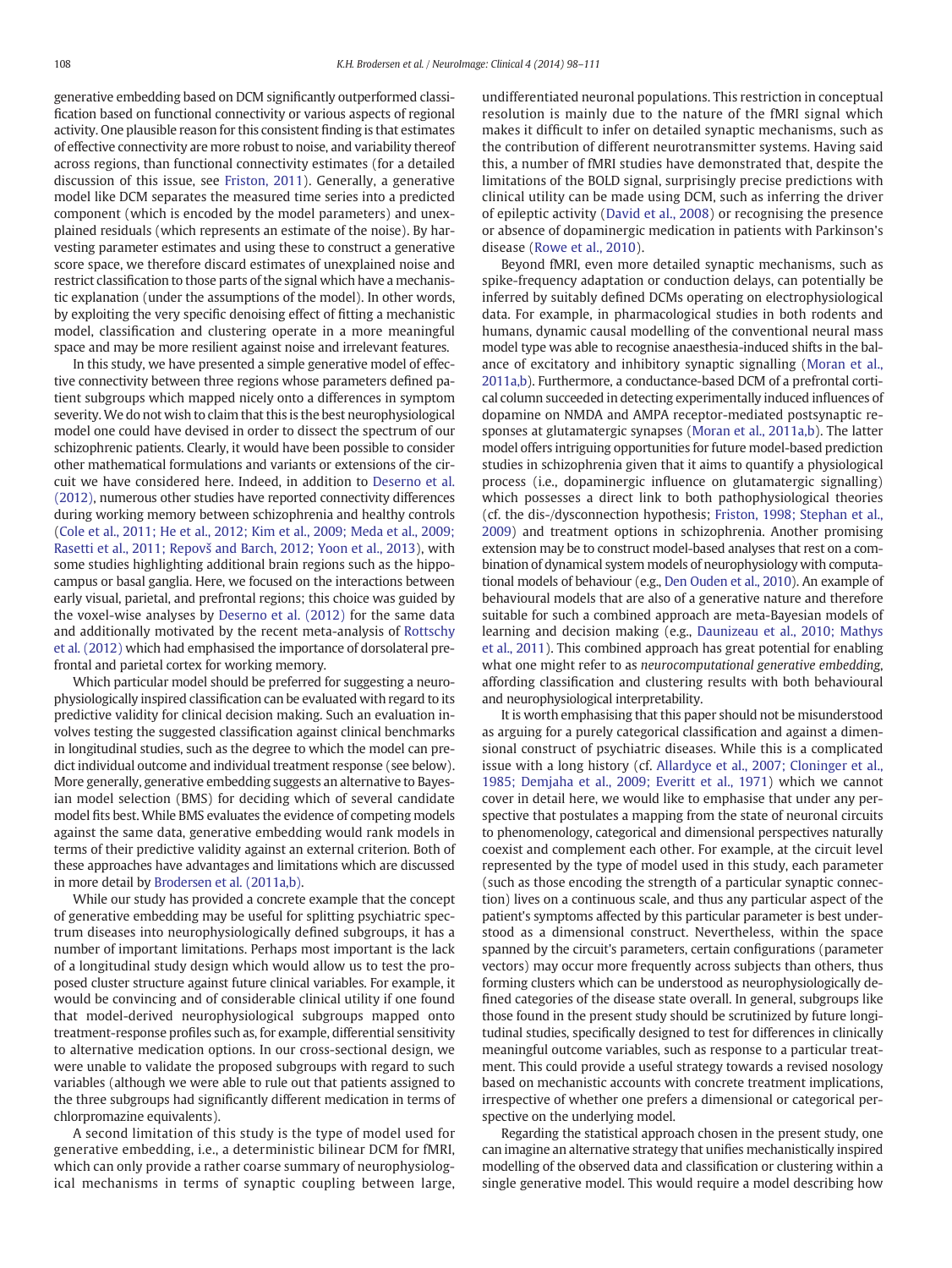<span id="page-11-0"></span>clinical outcomes depend on hidden (latent) neurophysiological mechanisms which themselves depend on underlying causes (disease subgroups) whose cardinality is unknown and must be inferred, either by Bayesian model selection (in the same way as was done in the case of a GMM in the present paper) or, by adopting a nonparametric Bayesian approach, jointly with the parameters of the neurophysiological model. Such potential extensions are the topic of ongoing work in our group. Unified generative models of this sort could reduce the two steps of generative embedding and classification or clustering (steps 3 and 4 in [Fig. 1\)](#page-2-0) to a single step of model inversion. On the other hand, similar to group analyses in which a second-level test on first-level summary statistics often provides a close approximation to full hierarchical mixed-effects models (Brodersen et al., 2012; Mumford and Nichols, 2009), it could turn out that generative embedding is simpler and more robust than inverting the unified generative model sketched out above. Whichever statistical machinery is chosen, given the promising potential shown by its initial applications to classification (Brodersen et al., 2011a,b) and clustering (this study), we anticipate that modelbased analyses of this sort will serve as a useful framework for future applications of machine learning and computational neuroscience to psychiatry.

#### Acknowledgements

The authors wish to thank Ajita Gupta for her helpful contributions to the theoretical part of this work, and Sudhir Shankar Raman for helpful discussions on future extensions. This research was supported by the University Research Priority Program 'Foundations of Human Social Behaviour' at the University of Zurich (KHB, KES), the SystemsX.ch project 'Neurochoice' (KHB, KES), the CRPP 'Multiple Sclerosis' (KES), and the René and Susanne Braginsky Foundation (KES).

#### Appendix A

#### Variational Gaussian mixture model

This section details the prior parameterization we use to obtain a variational Bayesian solution to the Gaussian mixture model used in the main text. To begin with, we define Wishart priors on the precision matrices  $\Lambda$  and Gaussian priors on the means  $\mu$  (conveniently parameterised as conditional priors given the respective prior precisions). Further, we define a diffuse Dirichlet prior over the mixing coefficients  $\pi$ . In summary:

$$
p(\Lambda) = \prod_{k=1}^{K} \mathcal{W}(\Lambda_k | W_0, \nu_0)
$$
\n<sup>(1)</sup>

$$
p(\mu|\Lambda) = \prod_{k=1}^{K} \mathcal{N}\left(\mu_k|m_o, (\beta_0 \Lambda_k)^{-1}\right)
$$
 (2)

$$
p(\pi) = \text{Dir}(\pi|\alpha_0). \tag{3}
$$

Using this parameterisation, the only approximating assumption required to obtain a variational solution is the mean-field assumption

$$
q(Z, \pi, \mu, \Lambda) = q(Z)q(\pi, \mu, \Lambda), \qquad (4)
$$

where  $q(\cdot)$  is the desired variational approximation to the true posterior  $p(\cdot|X)$ . To find the optimal variational posterior  $q^*(\cdot)$ , the algorithm iterates between a variational E-step,

$$
\ln q^*(Z) = \langle \ln p(X, Z, \pi, \mu, \Lambda) \rangle_{q(\pi, \mu, \Lambda)}, \tag{5}
$$

and a variational M-step,

$$
\ln q^*(\pi, \mu, \Lambda) = \langle \ln p(X, Z, \pi, \mu, \Lambda) \rangle_{q(Z)}.
$$
 (6)

Critically, this approach enables us to determine the optimal number of clusters by means of Bayesian model selection. Specifically, we can compute a free-energy bound to the log model evidence

$$
\ln p(X) = \ln \iiint p(X|Z, \pi, \mu, \Lambda) p(Z, \pi, \mu, \Lambda) dZd \pi d \mu d \Lambda
$$
  
=  $KL[q||p] + F(q, X)$   

$$
\ge \left\langle \ln p(X, Z, \pi, \mu, \Lambda)_q + H[q] \right\rangle.
$$
 (7)

In the above equation, we have expressed the log model evidence as the sum of: the Kullback–Leibler divergence  $KL[q \parallel p]$  between the approximate posterior  $q = q(Z, \pi, \mu, \Lambda)$  and the true posterior  $p \equiv p(Z, \pi, \Lambda)$  $\mu$ ,  $Λ|X$ ); and the negative free energy  $F(q,X)$ . Maximising the negative free energy minimises the KL-divergence and thus leads to a maximally close approximation to the true posterior. The free energy itself can be easily evaluated for a given q as the sum of: the expected log joint distribution over the data and the parameters  $\langle \ln p(X,Z,\pi,\mu,\Lambda)_{q} \rangle$ ; and the Shannon entropy of the approximate posterior,  $H[q]$ .

### References

- Allardyce, J., McCreadie, R.G., Morrison, G., van Os, J., 2007. Do symptom dimensions or categorical diagnoses best discriminate between known risk factors for psychosis? Soc. Psychiatry Psychiatr. Epidemiol. 42 (6), 429–437. http://dx.doi.org/[10.1007/](http://dx.doi.org/10.1007/s00127-007-0179-y) [s00127-007-0179-y.](http://dx.doi.org/10.1007/s00127-007-0179-y)
- Attias, H., 2000. [A variational Bayesian framework for graphical models. Adv. Neural Inf.](http://refhub.elsevier.com/S2213-1582(13)00150-2/rf0010) [Process. Syst. 12 \(1](http://refhub.elsevier.com/S2213-1582(13)00150-2/rf0010)–2), 209–215.
- Barch, D.M., Carter, C.S., Dakin, S.C., Gold, J., Luck, S.J., MacDonald, A., Strauss, M.E., 2012. The clinical translation of a measure of gain control: the contrast–contrast effect task. Schizophr. Bull. 38 (1), 135–143. http://dx.doi.org[/10.1093/schbul/sbr154.](http://dx.doi.org/10.1093/schbul/sbr154)
- Barr, M.S., Farzan, F., Tran, L.C., Chen, R., Fitzgerald, P.B., Daskalakis, Z.J., 2010. Evidence for excessive frontal evoked gamma oscillatory activity in schizophrenia during working memory. Schizophr. Res. 121 (1–3), 146–152. http://dx.doi.org/[10.1016/j.schres.](http://dx.doi.org/10.1016/j.schres.2010.05.023) [2010.05.023](http://dx.doi.org/10.1016/j.schres.2010.05.023).
- Bishop, C.M., 2007. [Pattern Recognition and Machine Learning. Springer New York.](http://refhub.elsevier.com/S2213-1582(13)00150-2/rf0025)
- Borgwardt, S., Radua, J., Mechelli, A., Fusar-Poli, P., 2012. Why are psychiatric imaging methods clinically unreliable? Conclusions and practical guidelines for authors, editors and reviewers. Behav. Brain Funct. 8, 46. http://dx.doi.org/[10.1186/1744-9081-8-46.](http://dx.doi.org/10.1186/1744-9081-8-46)
- Bowie, C.R., Leung, W.W., Reichenberg, A., McClure, M.M., Patterson, T.L., Heaton, R.K., Harvey, P.D., 2008. Predicting schizophrenia patients' real-world behavior with specific neuropsychological and functional capacity measures. Biol. Psychiatry 63 (5), 505–511. http://dx.doi.org[/10.1016/j.biopsych.2007.05.022.](http://dx.doi.org/10.1016/j.biopsych.2007.05.022)
- Braff, D.L., Freedman, R., 2008. Clinically responsible genetic testing in neuropsychiatric patients: a bridge too far and too soon. Am. J. Psychiatry 165 (8), 952–955. http:// dx.doi.org/[10.1176/appi.ajp.2008.08050717](http://dx.doi.org/10.1176/appi.ajp.2008.08050717).
- Brodersen, K.H., Ong, C.S., Stephan, K.E., Buhmann, J.M., 2010. The balanced accuracy and its posterior distribution. Proceedings of the 20th International Conference on Pattern Recognition Presented at the International Conference on Pattern Recognition. IEEE Computer Society, pp. 3121–3124. http://dx.doi.org/[10.1109/ICPR.2010.764](http://dx.doi.org/10.1109/ICPR.2010.764).
- Brodersen, K.H., Haiss, F., Ong, C.S., Jung, F., Tittgemeyer, M., Buhmann, J.M., Stephan, K.E., 2011a. Model-based feature construction for multivariate decoding. NeuroImage 56 (2), 601–615. http://dx.doi.org/[10.1016/j.neuroimage.2010.04.036.](http://dx.doi.org/10.1016/j.neuroimage.2010.04.036)
- Brodersen, K.H., Schofield, T.M., Leff, A.P., Ong, C.S., Lomakina, E.I., Buhmann, J.M., Stephan, K.E., 2011b. Generative embedding for model-based classification of fMRI data. PLoS Comput. Biol. 7 (6), e1002079. http://dx.doi.org[/10.1371/journal.pcbi.1002079.](http://dx.doi.org/10.1371/journal.pcbi.1002079)
- Brodersen, K.H., Mathys, C., Chumbley, J.R., Daunizeau, J., Ong, C.S., Buhmann, J.M., Stephan, K.E., 2012. [Bayesian mixed-effects inference on classi](http://refhub.elsevier.com/S2213-1582(13)00150-2/rf0055)fication performance [in hierarchical data sets. J. Mach. Learn. Res. 13, 3133](http://refhub.elsevier.com/S2213-1582(13)00150-2/rf0055)–3176.
- Brodersen, K.H., Daunizeau, J., Mathys, C., Chumbley, J.R., Buhmann, J.M., Stephan, K.E., 2013. Variational Bayesian mixed-effects inference for classification studies. NeuroImage 76, 345–361. http://dx.doi.org[/10.1016/j.neuroimage.2013.03.008.](http://dx.doi.org/10.1016/j.neuroimage.2013.03.008)
- Caspi, A., Moffitt, T.E., 2006. Gene-environment interactions in psychiatry: joining forces with neuroscience. Nat. Rev. Neurosci. 7 (7), 583–590. http://dx.doi.org/[10.1038/](http://dx.doi.org/10.1038/nrn1925) [nrn1925.](http://dx.doi.org/10.1038/nrn1925)
- Chang, C.-C., Lin, C.-J., 2011. [LIBSVM: a library for support vector machines. ACM Trans.](http://refhub.elsevier.com/S2213-1582(13)00150-2/rf0455) [Intell. Syst. Technol. 2 \(3\), 27:1](http://refhub.elsevier.com/S2213-1582(13)00150-2/rf0455)–27:27.
- Chen, C.C., Kiebel, S.J., Friston, K.J., 2008. Dynamic causal modelling of induced responses. NeuroImage 41 (4), 1293–1312. http://dx.doi.org/[10.1016/j.neuroimage.2008.03.026](http://dx.doi.org/10.1016/j.neuroimage.2008.03.026). Cloninger, C.R., Martin, R.L., Guze, S.B., Clayton, P.J., 1985. [Diagnosis and prognosis in](http://refhub.elsevier.com/S2213-1582(13)00150-2/rf0080)
- [schizophrenia. Arch. Gen. Psychiatry 42 \(1\), 15](http://refhub.elsevier.com/S2213-1582(13)00150-2/rf0080)–25. Cole, M.W., Anticevic, A., Repovs, G., Barch, D., 2011. Variable global dysconnectivity and
- individual differences in schizophrenia. Biol. Psychiatry 70 (1), 43–50. http:// dx.doi.org/[10.1016/j.biopsych.2011.02.010](http://dx.doi.org/10.1016/j.biopsych.2011.02.010).
- Collignon, O., Dormal, G., Albouy, G., Vandewalle, G., Voss, P., Phillips, C., Lepore, F., 2013. Impact of blindness onset on the functional organization and the connectivity of the occipital cortex. Brain. http://dx.doi.org[/10.1093/brain/awt176](http://dx.doi.org/10.1093/brain/awt176).
- Costafreda, S.G., Khanna, A., Mourao-Miranda, J., Fu, C.H.Y., 2009. Neural correlates of sad faces predict clinical remission to cognitive behavioural therapy in depression. Neuroreport 20 (7), 637–641. http://dx.doi.org/[10.1097/WNR.0b013e3283294159](http://dx.doi.org/10.1097/WNR.0b013e3283294159).
- Craddock III, R.C., P. E. H., Hu, X.P., Mayberg, H.S., 2009. Disease state prediction from resting state functional connectivity. Magn. Reson. Med. 62 (6), 1619–1628. http:// dx.doi.org/[10.1002/mrm.22159.](http://dx.doi.org/10.1002/mrm.22159)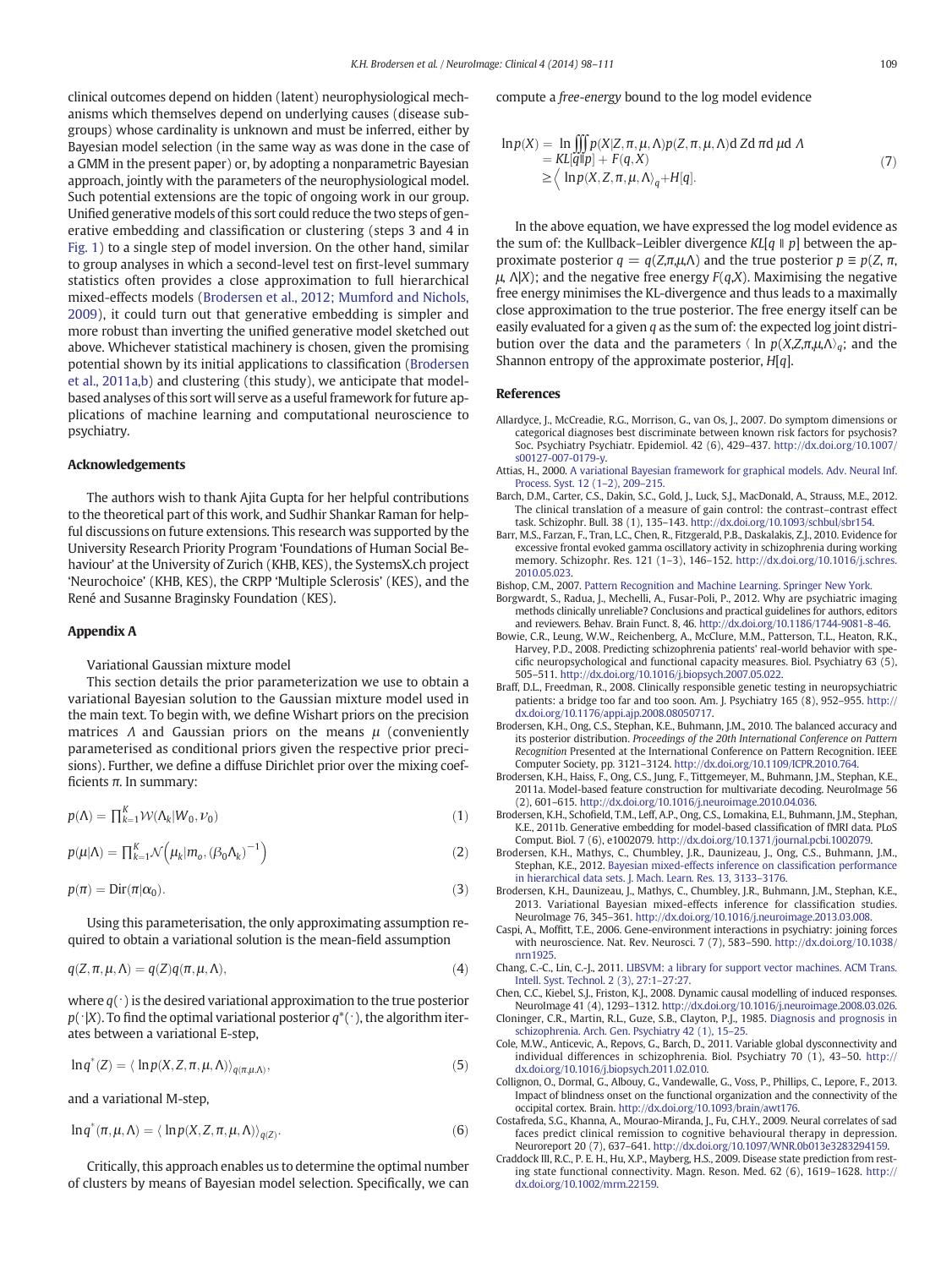- <span id="page-12-0"></span>Cross-Disorder Group of the Psychiatric Genomics Consortium, 2013. Identification of risk loci with shared effects on five major psychiatric disorders: a genome-wide analysis. Lancet 381 (9875), 1371–1379. http://dx.doi.org[/10.1016/S0140-6736\(12\)62129-1.](http://dx.doi.org/10.1016/S0140-6736(12)62129-1)
- Daunizeau, J., Kiebel, S.J., Friston, K.J., 2009. Dynamic causal modelling of distributed electromagnetic responses. NeuroImage 47 (2), 590–601. http://dx.doi.org/[10.1016/](http://dx.doi.org/10.1016/j.neuroimage.2009.04.062) [j.neuroimage.2009.04.062.](http://dx.doi.org/10.1016/j.neuroimage.2009.04.062)
- Daunizeau, J., den Ouden, H.E.M., Pessiglione, M., Kiebel, S.J., Stephan, K.E., Friston, K.J., 2010. Observing the observer (I): meta-Bayesian models of learning and decisionmaking. PLoS ONE 5 (12), e15554. http://dx.doi.org[/10.1371/journal.pone.0015554.](http://dx.doi.org/10.1371/journal.pone.0015554) Davatzikos, C., Fan, Y., Wu, X., Shen, D., Resnick, S.M., 2008. Detection of prodromal
- Alzheimer's disease via pattern classification of magnetic resonance imaging. Neurobiol. Aging 29 (4), 514–523. http://dx.doi.org/[10.1016/j.neurobiolaging.](http://dx.doi.org/10.1016/j.neurobiolaging.2006.11.010) [2006.11.010](http://dx.doi.org/10.1016/j.neurobiolaging.2006.11.010).
- David, O., Kiebel, S.J., Harrison, L.M., Mattout, J., Kilner, J.M., Friston, K.J., 2006. Dynamic causal modeling of evoked responses in EEG and MEG. NeuroImage 30 (4), 1255–1272. http://dx.doi.org/[10.1016/j.neuroimage.2005.10.045.](http://dx.doi.org/10.1016/j.neuroimage.2005.10.045)
- David, O., Guillemain, I., Saillet, S., Reyt, S., Deransart, C., Segebarth, C., Depaulis, A., 2008. Identifying neural drivers with functional MRI: an electrophysiological validation. PLoS Biol. 6 (12), e315. http://dx.doi.org[/10.1371/journal.pbio.0060315](http://dx.doi.org/10.1371/journal.pbio.0060315).
- Demjaha, A., Morgan, K., Morgan, C., Landau, S., Dean, K., Reichenberg, A., Dazzan, P., 2009. Combining dimensional and categorical representation of psychosis: the way forward for DSM-V and ICD-11? Psychol. Med. 39 (12), 1943–1955. http://dx.doi.org/ [10.1017/S0033291709990651.](http://dx.doi.org/10.1017/S0033291709990651)
- Dempster, E.L., Pidsley, R., Schalkwyk, L.C., Owens, S., Georgiades, A., Kane, F., Mill, J., 2011. Disease-associated epigenetic changes in monozygotic twins discordant for schizophrenia and bipolar disorder. Hum. Mol. Genet. 20 (24), 4786–4796. http:// dx.doi.org[/10.1093/hmg/ddr416.](http://dx.doi.org/10.1093/hmg/ddr416)
- Den Ouden, H.E.M., Daunizeau, J., Roiser, J., Friston, K.J., Stephan, K.E., 2010. Striatal prediction error modulates cortical coupling. J. Neurosci. 30 (9), 3210–3219. http:// dx.doi.org[/10.1523/JNEUROSCI.4458-09.2010.](http://dx.doi.org/10.1523/JNEUROSCI.4458-09.2010)
- Deserno, L., Sterzer, P., Wüstenberg, T., Heinz, A., Schlagenhauf, F., 2012. Reduced prefrontal–parietal effective connectivity and working memory deficits in schizophrenia. J. Neurosci. 32 (1), 12–20. http://dx.doi.org[/10.1523/JNEUROSCI.3405-11.2012.](http://dx.doi.org/10.1523/JNEUROSCI.3405-11.2012)
- Desseilles, M., Schwartz, S., Dang-Vu, T.T., Sterpenich, V., Ansseau, M., Maquet, P., Phillips, C., 2011. Depression alters "top-down" visual attention: a dynamic causal modeling comparison between depressed and healthy subjects. NeuroImage 54 (2), 1662–1668. http://dx.doi.org[/10.1016/j.neuroimage.2010.08.061](http://dx.doi.org/10.1016/j.neuroimage.2010.08.061).
- Everitt, B.S., Gourlay, A.J., Kendell, R.E., 1971. [An attempt at validation of traditional psy](http://refhub.elsevier.com/S2213-1582(13)00150-2/rf0155)[chiatric syndromes by cluster analysis. Br. J. Psychiatry J. Ment. Sci. 119 \(551\),](http://refhub.elsevier.com/S2213-1582(13)00150-2/rf0155) 399–[412.](http://refhub.elsevier.com/S2213-1582(13)00150-2/rf0155)
- Friston, K.J., 1998. [The disconnection hypothesis. Schizophr. Res. 30 \(2\), 115](http://refhub.elsevier.com/S2213-1582(13)00150-2/rf0160)–125.
- Friston, Karl J., 2011. Functional and effective connectivity: a review. Brain Connectivity 1 (1), 13–36. http://dx.doi.org/[10.1089/brain.2011.0008.](http://dx.doi.org/10.1089/brain.2011.0008)
- Friston, K.J., Harrison, L., Penny, W., 2003. Dynamic causal modelling. NeuroImage 19 (4), 1273–1302. http://dx.doi.org/[10.1016/S1053-8119\(03\)00202-7](http://dx.doi.org/10.1016/S1053-8119(03)00202-7).
- Friston, K., Mattout, J., Trujillo-Barreto, N., Ashburner, J., Penny, W., 2006. Variational free energy and the Laplace approximation. NeuroImage 34 (1), 220–234. http:// dx.doi.org[/10.1016/j.neuroimage.2006.08.035](http://dx.doi.org/10.1016/j.neuroimage.2006.08.035).
- Fusar-Poli, P., Bonoldi, I., Yung, A.R., et al., 2012. Predicting psychosis: meta-analysis of transition outcomes in individuals at high clinical risk. Arch. Gen. Psychiatry 69 (3), 220–229. http://dx.doi.org/[10.1001/archgenpsychiatry.2011.1472.](http://dx.doi.org/10.1001/archgenpsychiatry.2011.1472)
- González-Ortega, I., de Los Mozos, V., Echeburúa, E., Mezo, M., Besga, A., Ruiz de Azúa, S., González-Pinto, A., 2013. Working memory as a predictor of negative symptoms and functional outcome in first episode psychosis. Psychiatry Res. 206 (1), 8–16. http:// dx.doi.org[/10.1016/j.psychres.2012.08.025](http://dx.doi.org/10.1016/j.psychres.2012.08.025).
- He, H., Sui, J., Yu, Q., Turner, J.A., Ho, B.-C., Sponheim, S.R., Calhoun, V.D., 2012. Altered small-world brain networks in schizophrenia patients during working memory performance. PLoS ONE 7 (6), e38195. http://dx.doi.org[/10.1371/](http://dx.doi.org/10.1371/journal.pone.0038195) [journal.pone.0038195](http://dx.doi.org/10.1371/journal.pone.0038195).
- Hyman, S.E., Fenton, W.S., 2003. Medicine. What are the right targets for psychopharmacology? Science (New York, N.Y.) 299 (5605), 350–351. http://dx.doi.org[/10.1126/](http://dx.doi.org/10.1126/science.1077141) [science.1077141](http://dx.doi.org/10.1126/science.1077141).
- Insel, T., Cuthbert, B., Garvey, M., Heinssen, R., Pine, D.S., Quinn, K., Wang, P., 2010. Research domain criteria (RDoC): toward a new classification framework for research on mental disorders. Am. J. Psychiatry 167 (7), 748–751. http://dx.doi.org/[10.1176/](http://dx.doi.org/10.1176/appi.ajp.2010.09091379) [appi.ajp.2010.09091379](http://dx.doi.org/10.1176/appi.ajp.2010.09091379).
- International Schizophrenia Consortium, Purcell, S.M., Wray, N.R., Stone, J.L., Visscher, P.M., O'Donovan, M.C., Sklar, P., 2009. Common polygenic variation contributes to risk of schizophrenia and bipolar disorder. Nature 460 (7256), 748–752. http:// dx.doi.org[/10.1038/nature08185](http://dx.doi.org/10.1038/nature08185).
- Johnstone, E.C., Crow, T.J., Frith, C.D., Owens, D.G., 1988. [The Northwick Park](http://refhub.elsevier.com/S2213-1582(13)00150-2/rf0215) "functional" [psychosis study: diagnosis and treatment response. Lancet 2 \(8603\), 119](http://refhub.elsevier.com/S2213-1582(13)00150-2/rf0215)–125.
- Johnstone, E.C., Frith, C.D., Crow, T.J., Owens, D.G., Done, D.J., Baldwin, E.J., Charlette, A., 1992. The Northwick Park "Functional" [Psychosis Study: diagnosis and outcome.](http://refhub.elsevier.com/S2213-1582(13)00150-2/rf0220) [Psychol. Med. 22 \(2\), 331](http://refhub.elsevier.com/S2213-1582(13)00150-2/rf0220)–346.
- Kapur, S., Phillips, A.G., Insel, T.R., 2012. Why has it taken so long for biological psychiatry to develop clinical tests and what to do about it? Mol. Psychiatry 17 (12), 1174–1179. http://dx.doi.org[/10.1038/mp.2012.105](http://dx.doi.org/10.1038/mp.2012.105).
- Kass, R.E., Raftery, A.E., 1995. [Bayes factors. J. Am. Stat. Assoc. 90 \(430\), 773](http://refhub.elsevier.com/S2213-1582(13)00150-2/rf0230)–795.
- Kay, S.R., Fiszbein, A., Opler, L.A., 1987. The positive and negative syndrome scale (PANSS) for schizophrenia. Schizophr. Bull. 13 (2), 261–276. http://dx.doi.org[/10.1093/schbul/](http://dx.doi.org/10.1093/schbul/13.2.261) [13.2.261.](http://dx.doi.org/10.1093/schbul/13.2.261)
- Kim, D.I., Manoach, D.S., Mathalon, D.H., Turner, J.A., Mannell, M., Brown, G.G., Calhoun, V.D., 2009. Dysregulation of working memory and default-mode networks in schizophrenia using independent component analysis, an fBIRN and MCIC study. Hum. Brain Mapp. 30 (11), 3795–3811. http://dx.doi.org[/10.1002/hbm.20807](http://dx.doi.org/10.1002/hbm.20807).
- Klöppel, S., Abdulkadir, A., Jack Jr., C.R., Koutsouleris, N., Mourão-Miranda, J., Vemuri, P., 2012. Diagnostic neuroimaging across diseases. NeuroImage 61 (2), 457–463. http://dx.doi.org[/10.1016/j.neuroimage.2011.11.002.](http://dx.doi.org/10.1016/j.neuroimage.2011.11.002)
- Koutsouleris, N., Borgwardt, S., Meisenzahl, E.M., Bottlender, R., Möller, H.-J., Riecher-Rössler, A., 2012. Disease prediction in the at-risk mental state for psychosis using neuroanatomical biomarkers: results from the FePsy study. Schizophr. Bull. 38 (6), 1234–1246. http://dx.doi.org/[10.1093/schbul/sbr145.](http://dx.doi.org/10.1093/schbul/sbr145)
- Lasserre, J.A., Bishop, C.M., Minka, T.P., 2006. Principled hybrids of generative and discriminative models. IEEE Computer Society Conference on Computer Vision and Pattern Recognition, vol. 1. IEEE Computer Society, Los Alamitos, CA, USA, pp. 87–94. http:// dx.doi.org[/10.1109/CVPR.2006.227.](http://dx.doi.org/10.1109/CVPR.2006.227)
- Lee, J., Park, S., 2005. Working memory impairments in schizophrenia: a meta-analysis. J. Abnorm. Psychol. 114 (4), 599–611. http://dx.doi.org[/10.1037/0021-843X.](http://dx.doi.org/10.1037/0021-843X.114.4.599) [114.4.599](http://dx.doi.org/10.1037/0021-843X.114.4.599).
- Lehmann, M., Barnes, J., Ridgway, G.R., Ryan, N.S., Warrington, E.K., Crutch, S.J., Fox, N.C., 2012. Global gray matter changes in posterior cortical atrophy: a serial imaging study. Alzheimers Dement. 8 (6), 502–512. http://dx.doi.org/[10.1016/j.jalz.2011.09.225](http://dx.doi.org/10.1016/j.jalz.2011.09.225).
- Lewis, D.A., Gonzalez-Burgos, G., 2006. Pathophysiologically based treatment interventions in schizophrenia. Nat. Med. 12 (9), 1016–1022. http://dx.doi.org[/10.1038/nm1478](http://dx.doi.org/10.1038/nm1478).
- Lieberman, J.A., Stroup, T.S., McEvoy, J.P., Swartz, M.S., Rosenheck, R.A., Perkins, D.O., 2005. Clinical antipsychotic trials of intervention effectiveness (CATIE) investigators effectiveness of antipsychotic drugs in patients with chronic schizophrenia. N. Engl. J. Med. 353 (12), 1209–1223. http://dx.doi.org[/10.1056/NEJMoa051688.](http://dx.doi.org/10.1056/NEJMoa051688)
- Liu, F., Guo, W., Yu, D., Gao, Q., Gao, K., Xue, Z., Chen, H., 2012. Classification of different therapeutic responses of major depressive disorder with multivariate pattern analysis method based on structural MR scans. PLoS ONE 7 (7), e40968. http://dx.doi.org/ [10.1371/journal.pone.0040968.](http://dx.doi.org/10.1371/journal.pone.0040968)
- MacKay, D.J., 1992. [A practical Bayesian framework for backpropagation networks. Neural](http://refhub.elsevier.com/S2213-1582(13)00150-2/rf0280) [Comput. 4 \(3\), 448](http://refhub.elsevier.com/S2213-1582(13)00150-2/rf0280)–472.
- Manning, C.D., Raghavan, P., Schütze, H., 2008. Introduction to information retrieval, vol. 1. Cambridge University Press, Cambridge (Retrieved from [http://www.muict.](http://www.muict.polppolservice.com/Year3_2/IR/SEC3/L8%5B4slides%5D.pdf) [polppolservice.com/Year3\\_2/IR/SEC3/L8\[4slides\].pdf\)](http://www.muict.polppolservice.com/Year3_2/IR/SEC3/L8%5B4slides%5D.pdf).
- Martins, A., Bicego, M., Murino, V., Aguiar, P., Figueiredo, M., 2010. [Information theoretical](http://refhub.elsevier.com/S2213-1582(13)00150-2/rf0285) [kernels for generative embeddings based on Hidden Markov Models. Struct. Syntactic](http://refhub.elsevier.com/S2213-1582(13)00150-2/rf0285) [Stat. Pattern Recognit. 463](http://refhub.elsevier.com/S2213-1582(13)00150-2/rf0285)–472.
- Mathys, C., Daunizeau, J., Friston, K.J., Stephan, K.E., 2011. A Bayesian foundation for individual learning under uncertainty. Front. Hum. Neurosci. 5, 39. http://dx.doi.org/ [10.3389/fnhum.2011.00039](http://dx.doi.org/10.3389/fnhum.2011.00039).
- Meda, S.A., Stevens, M.C., Folley, B.S., Calhoun, V.D., Pearlson, G.D., 2009. Evidence for anomalous network connectivity during working memory encoding in schizophrenia: an ICA based analysis. PLoS ONE 4 (11), e7911. http://dx.doi.org/[10.1371/](http://dx.doi.org/10.1371/journal.pone.0007911) [journal.pone.0007911.](http://dx.doi.org/10.1371/journal.pone.0007911)
- Minka, T., 2005. Discriminative models, not discriminative training (No. MSR-TR-2005- 144). Microsoft Research. Retrieved from [ftp://ftp.research.microsoft.com/pub/tr/](ftp://ftp.research.microsoft.com/pub/tr/TR-2005-144.pdf) [TR-2005-144.pdf](ftp://ftp.research.microsoft.com/pub/tr/TR-2005-144.pdf).
- Moran, R.J., Stephan, K.E., Seidenbecher, T., Pape, H.-C., Dolan, R.J., Friston, K.J., 2009. Dynamic causal models of steady-state responses. NeuroImage 44 (3), 796–811. http://dx.doi.org[/10.1016/j.neuroimage.2008.09.048.](http://dx.doi.org/10.1016/j.neuroimage.2008.09.048)
- Moran, Rosalyn J., Jung, F., Kumagai, T., Endepols, H., Graf, R., Dolan, R.J., Tittgemeyer, M., 2011a. Dynamic causal models and physiological inference: a validation study using isoflurane anaesthesia in rodents. PLoS ONE 6 (8), e22790. http://dx.doi.org [10.1371/journal.pone.0022790.](http://dx.doi.org/10.1371/journal.pone.0022790)
- Moran, Rosalyn J., Symmonds, M., Stephan, K.E., Friston, K.J., Dolan, R.J., 2011b. An in vivo assay of synaptic function mediating human cognition. Curr. Biol. 21 (15), 1320–1325. http://dx.doi.org/[10.1016/j.cub.2011.06.053](http://dx.doi.org/10.1016/j.cub.2011.06.053).
- Mourao-Miranda, J., Reinders, A.A.T.S., Rocha-Rego, V., Lappin, J., Rondina, J., Morgan, C., Dazzan, P., 2012. Individualized prediction of illness course at the first psychotic episode: a support vector machine MRI study. Psychol. Med. 42 (5), 1037–1047. http:// dx.doi.org[/10.1017/S0033291711002005](http://dx.doi.org/10.1017/S0033291711002005).
- Mumford, J.A., Nichols, T., 2009. Simple group fMRI modeling and inference. NeuroImage 47 (4), 1469–1475. http://dx.doi.org[/10.1016/j.neuroimage.2009.05.034](http://dx.doi.org/10.1016/j.neuroimage.2009.05.034).
- Nuechterlein, K.H., Subotnik, K.L., Green, M.F., Ventura, J., Asarnow, R.F., Gitlin, M.J., Mintz, J., 2011. Neurocognitive predictors of work outcome in recent-onset schizophrenia. Schizophr. Bull. 37 (Suppl. 2), S33–S40. http://dx.doi.org[/10.1093/schbul/sbr084](http://dx.doi.org/10.1093/schbul/sbr084).
- Pantelis, C., Stuart, G.W., Nelson, H.E., Robbins, T.W., Barnes, T.R., 2001. [Spatial working](http://refhub.elsevier.com/S2213-1582(13)00150-2/rf0335) memory defi[cits in schizophrenia: relationship with tardive dyskinesia and negative](http://refhub.elsevier.com/S2213-1582(13)00150-2/rf0335) [symptoms. Am. J. Psychiatry 158 \(8\), 1276](http://refhub.elsevier.com/S2213-1582(13)00150-2/rf0335)–1285.
- Pantelis, C., Harvey, C.A., Plant, G., Fossey, E., Maruff, P., Stuart, G.W., Barnes, T.R.E., 2004. Relationship of behavioural and symptomatic syndromes in schizophrenia to spatial working memory and attentional set-shifting ability. Psychol. Med. 34 (4), 693–703. http://dx.doi.org/[10.1017/S0033291703001569.](http://dx.doi.org/10.1017/S0033291703001569)
- Penny, W.D., Stephan, K.E., Mechelli, A., Friston, K.J., 2004. [Comparing dynamic causal](http://refhub.elsevier.com/S2213-1582(13)00150-2/rf0340) [models. NeuroImage 22 \(3\), 1157](http://refhub.elsevier.com/S2213-1582(13)00150-2/rf0340)–1172.
- Perina, A., Cristani, M., Castellani, U., Murino, V., Jojic, N., 2010. [A hybrid generative/dis](http://refhub.elsevier.com/S2213-1582(13)00150-2/rf0555)criminative classifi[cation framework based on free-energy terms. IEEE 12th Interna](http://refhub.elsevier.com/S2213-1582(13)00150-2/rf0555)[tional Conference on Computer Vision, pp. 2058](http://refhub.elsevier.com/S2213-1582(13)00150-2/rf0555)–2065.
- Petronis, A., Gottesman, I.I., Kan, P., Kennedy, J.L., Basile, V.S., Paterson, A.D., Popendikyte, V., 2003. [Monozygotic twins exhibit numerous epigenetic differences: clues to twin](http://refhub.elsevier.com/S2213-1582(13)00150-2/rf0345) [discordance? Schizophr. Bull. 29 \(1\), 169](http://refhub.elsevier.com/S2213-1582(13)00150-2/rf0345)–178.
- Rasetti, R., Sambataro, F., Chen, Q., Callicott, J.H., Mattay, V.S., Weinberger, D.R., 2011. Altered cortical network dynamics: a potential intermediate phenotype for schizophrenia and association with ZNF804A. Arch. Gen. Psychiatry 68 (12), 1207–1217. http:// dx.doi.org[/10.1001/archgenpsychiatry.2011.103.](http://dx.doi.org/10.1001/archgenpsychiatry.2011.103)
- Repovš, G., Barch, D.M., 2012. Working memory related brain network connectivity in individuals with schizophrenia and their siblings. Front. Hum. Neurosci. 6, 137. http:// dx.doi.org[/10.3389/fnhum.2012.00137.](http://dx.doi.org/10.3389/fnhum.2012.00137)